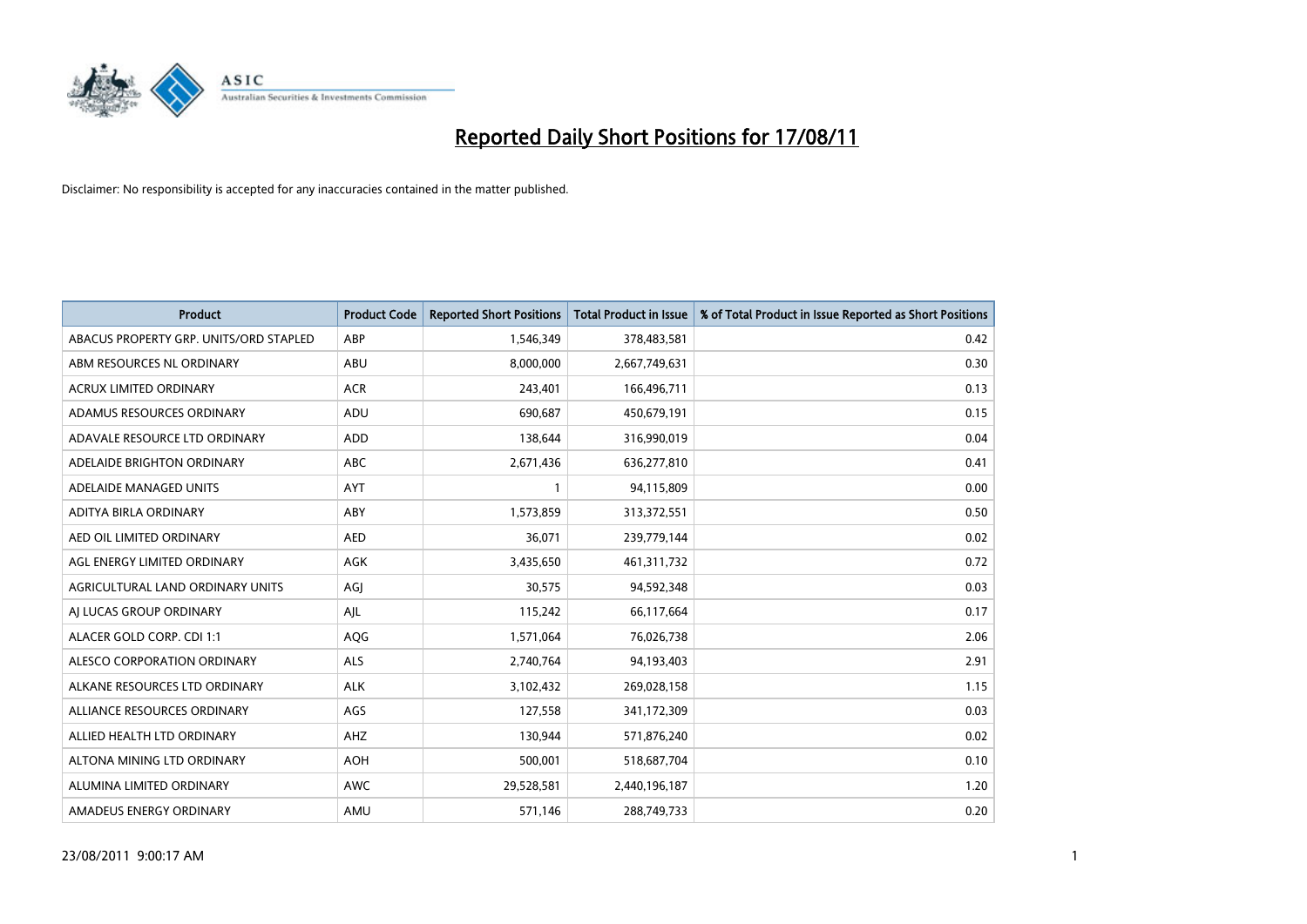

| <b>Product</b>                          | <b>Product Code</b> | <b>Reported Short Positions</b> | <b>Total Product in Issue</b> | % of Total Product in Issue Reported as Short Positions |
|-----------------------------------------|---------------------|---------------------------------|-------------------------------|---------------------------------------------------------|
| AMALGAMATED HOLDINGS ORDINARY           | AHD                 | 3,816                           | 157,471,848                   | 0.00                                                    |
| AMCOR LIMITED ORDINARY                  | <b>AMC</b>          | 6,167,954                       | 1,227,572,318                 | 0.50                                                    |
| AMP LIMITED ORDINARY                    | AMP                 | 8,405,832                       | 2,811,693,913                 | 0.29                                                    |
| AMPELLA MINING ORDINARY                 | <b>AMX</b>          | 721,066                         | 204,985,108                   | 0.34                                                    |
| ANGLOGOLD ASHANTI CDI 5:1               | AGG                 |                                 | 89,207,765                    | 0.00                                                    |
| ANSELL LIMITED ORDINARY                 | <b>ANN</b>          | 3,356,789                       | 133,011,550                   | 2.51                                                    |
| ANTARES ENERGY LTD ORDINARY             | <b>AZZ</b>          | 46,311                          | 263,500,000                   | 0.02                                                    |
| ANZ BANKING GRP LTD ORDINARY            | ANZ                 | 11,410,008                      | 2,628,882,899                 | 0.44                                                    |
| APA GROUP STAPLED SECURITIES            | APA                 | 10,772,507                      | 634,116,029                   | 1.69                                                    |
| APEX MINERALS NL ORDINARY               | <b>AXM</b>          | 885.146                         | 5,550,243,713                 | 0.02                                                    |
| APN EUROPEAN RETAIL UNITS STAPLED SEC.  | <b>AEZ</b>          | 11,832                          | 544,910,660                   | 0.00                                                    |
| APN NEWS & MEDIA ORDINARY               | <b>APN</b>          | 23,997,442                      | 618,568,292                   | 3.86                                                    |
| AQUARIUS PLATINUM. ORDINARY             | <b>AOP</b>          | 4,205,923                       | 470,167,206                   | 0.88                                                    |
| AQUILA RESOURCES ORDINARY               | <b>AQA</b>          | 5,566,830                       | 374,368,499                   | 1.44                                                    |
| ARAFURA RESOURCE LTD ORDINARY           | ARU                 | 5,554,213                       | 367,980,342                   | 1.50                                                    |
| ARB CORPORATION ORDINARY                | <b>ARP</b>          | 16,315                          | 72,481,302                    | 0.01                                                    |
| ARDENT LEISURE GROUP STAPLED SECURITIES | AAD                 | 766,959                         | 318,147,978                   | 0.23                                                    |
| ARGO INVESTMENTS ORDINARY               | ARG                 | 8,500                           | 619,932,446                   | 0.00                                                    |
| ARISTOCRAT LEISURE ORDINARY             | ALL                 | 29,080,850                      | 536,480,307                   | 5.41                                                    |
| ASCIANO LIMITED ORDINARY                | <b>AIO</b>          | 22,143,789                      | 2,926,103,883                 | 0.75                                                    |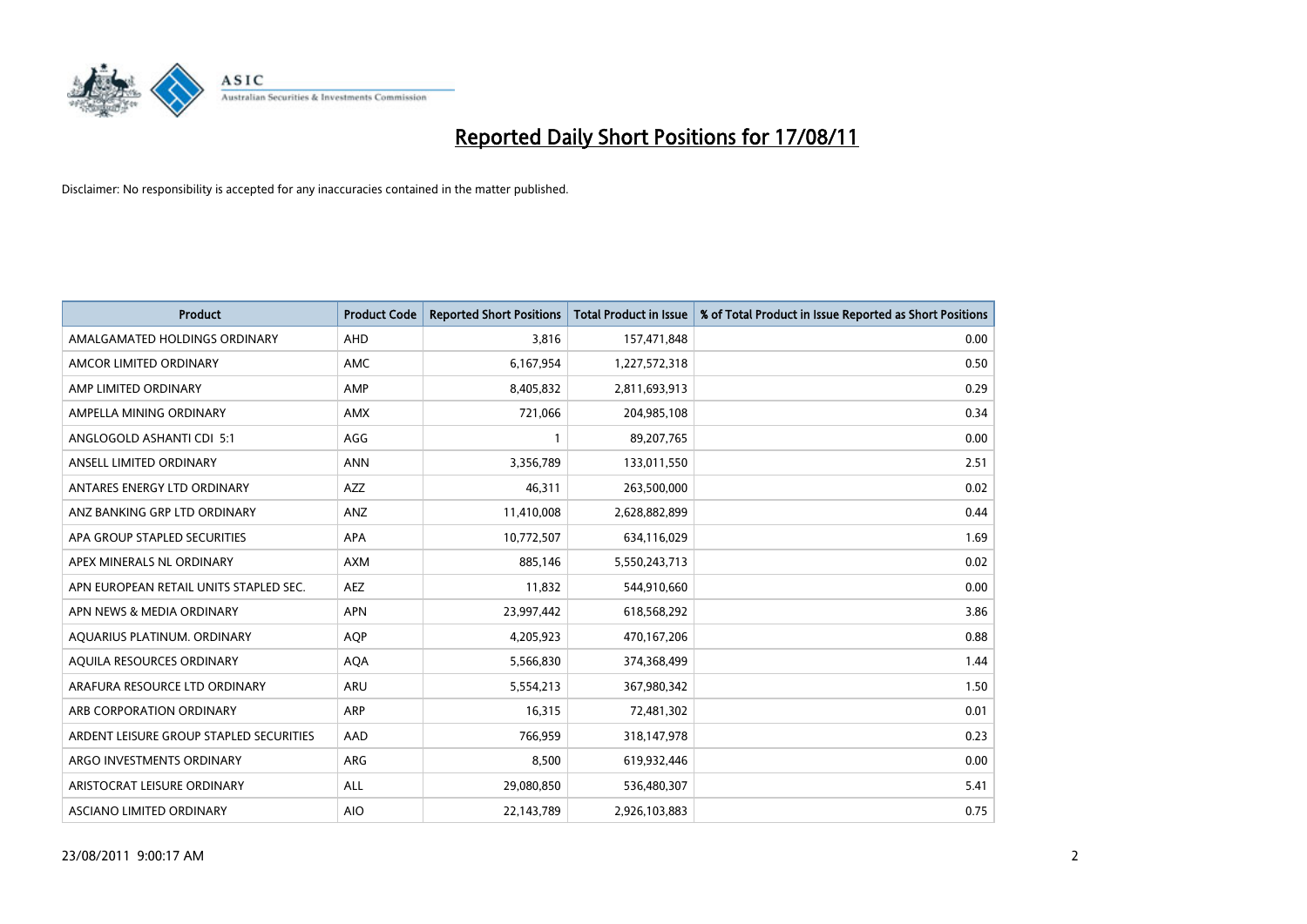

| <b>Product</b>                          | <b>Product Code</b> | <b>Reported Short Positions</b> | Total Product in Issue | % of Total Product in Issue Reported as Short Positions |
|-----------------------------------------|---------------------|---------------------------------|------------------------|---------------------------------------------------------|
| ASG GROUP LIMITED ORDINARY              | <b>ASZ</b>          | 206,140                         | 169,117,796            | 0.13                                                    |
| ASPEN GROUP ORD/UNITS STAPLED           | <b>APZ</b>          | 1,047,502                       | 579,826,041            | 0.18                                                    |
| ASPIRE MINING LTD ORDINARY              | <b>AKM</b>          | 199,257                         | 539,971,483            | 0.03                                                    |
| ASTON RES LTD ORDINARY                  | <b>AZT</b>          | 395,649                         | 204,527,604            | 0.20                                                    |
| ASTRO JAP PROP GROUP STAPLED SECURITIES | AJA                 | 36,959                          | 58,445,002             | 0.06                                                    |
| ASX LIMITED ORDINARY                    | <b>ASX</b>          | 1,555,569                       | 175,136,729            | 0.87                                                    |
| ATLANTIC LIMITED ORDINARY               | ATI                 | 20,575                          | 113,845,516            | 0.02                                                    |
| ATLAS IRON LIMITED ORDINARY             | <b>AGO</b>          | 15,217,623                      | 826,541,142            | 1.81                                                    |
| AURORA OIL & GAS ORDINARY               | <b>AUT</b>          | 7,300,182                       | 409,865,343            | 1.76                                                    |
| AUSDRILL LIMITED ORDINARY               | <b>ASL</b>          | 186,185                         | 301,519,183            | 0.04                                                    |
| AUSENCO LIMITED ORDINARY                | <b>AAX</b>          | 1,235,129                       | 122,987,022            | 1.00                                                    |
| AUSGOLD LIMITED ORDINARY                | <b>AUC</b>          | 78,160                          | 84,753,812             | 0.09                                                    |
| <b>AUSTAL LIMITED ORDINARY</b>          | ASB                 | 262,488                         | 188,069,638            | 0.14                                                    |
| <b>AUSTAR UNITED ORDINARY</b>           | <b>AUN</b>          | 3,181,833                       | 1,271,505,737          | 0.25                                                    |
| AUSTBROKERS HOLDINGS ORDINARY           | <b>AUB</b>          | $\overline{2}$                  | 54,658,736             | 0.00                                                    |
| AUSTIN ENGINEERING ORDINARY             | ANG                 | 9,438                           | 71,864,403             | 0.01                                                    |
| <b>AUSTRALAND ASSETS ASSETS</b>         | AAZPB               | 1,168                           | 2,750,000              | 0.04                                                    |
| AUSTRALAND PROPERTY STAPLED SECURITY    | <b>ALZ</b>          | 674,287                         | 576,846,597            | 0.10                                                    |
| AUSTRALIAN AGRICULT, ORDINARY           | AAC                 | 1,308,105                       | 312,892,824            | 0.42                                                    |
| AUSTRALIAN EDUCATION UNITS              | <b>AEU</b>          | 625.000                         | 175,465,397            | 0.36                                                    |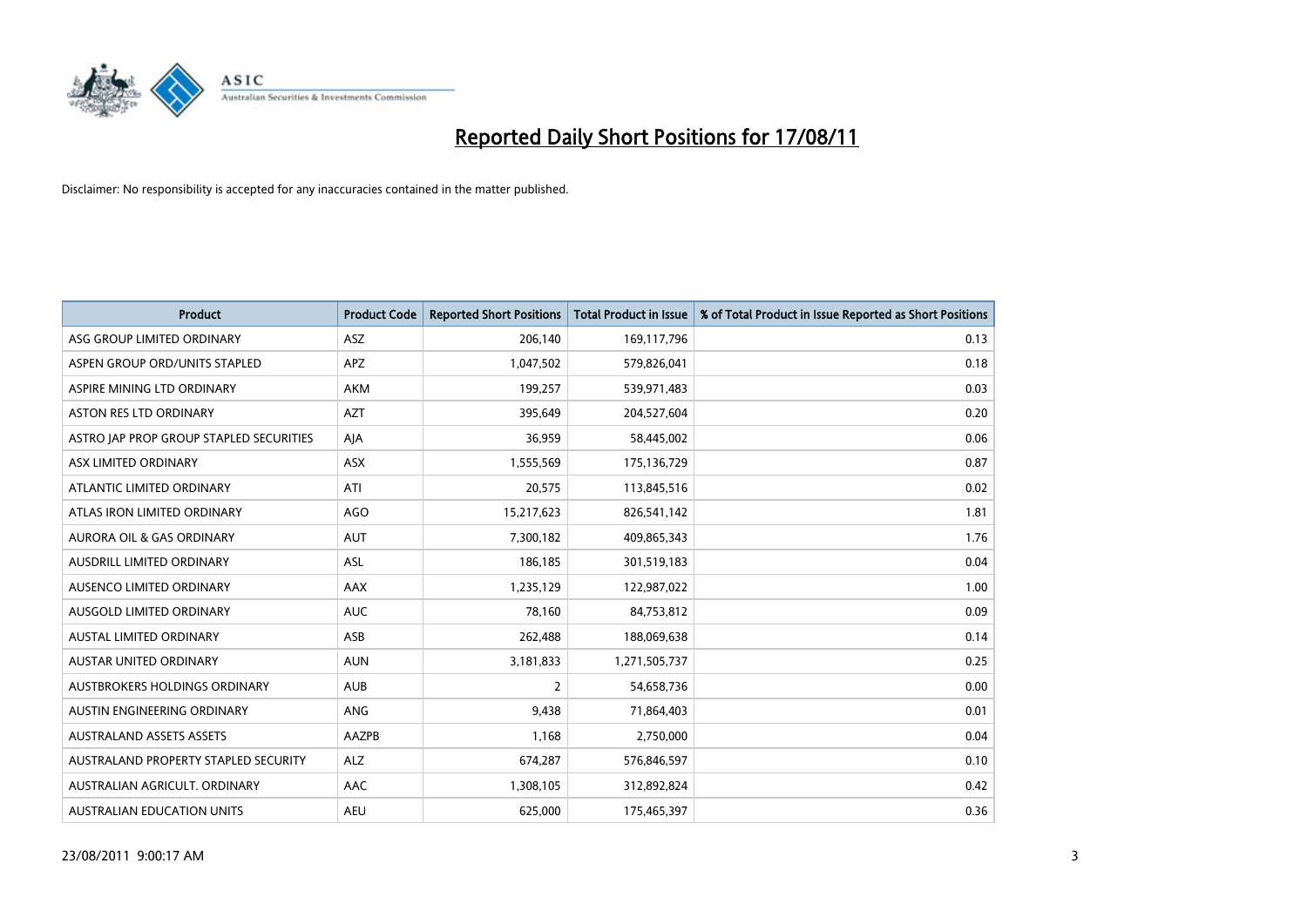

| <b>Product</b>                       | <b>Product Code</b> | <b>Reported Short Positions</b> | <b>Total Product in Issue</b> | % of Total Product in Issue Reported as Short Positions |
|--------------------------------------|---------------------|---------------------------------|-------------------------------|---------------------------------------------------------|
| AUSTRALIAN INFRASTR, UNITS/ORDINARY  | <b>AIX</b>          | 2,018,597                       | 620,733,944                   | 0.31                                                    |
| AUSTRALIAN MINES LTD ORDINARY        | <b>AUZ</b>          | 1,400,000                       | 636,910,317                   | 0.22                                                    |
| AUSTRALIAN PHARM, ORDINARY           | API                 | 1,033,671                       | 488,115,883                   | 0.21                                                    |
| AUTOMOTIVE HOLDINGS ORDINARY         | AHE                 | 10,234                          | 260,579,682                   | 0.00                                                    |
| AVANCO RESOURCES LTD ORDINARY        | <b>AVB</b>          | 1,290,527                       | 789,953,517                   | 0.16                                                    |
| AVEXA LIMITED ORDINARY               | <b>AVX</b>          | 243,657                         | 847,688,779                   | 0.03                                                    |
| AWE LIMITED ORDINARY                 | AWE                 | 6,934,943                       | 521,871,941                   | 1.31                                                    |
| AZUMAH RESOURCES ORDINARY            | <b>AZM</b>          | 379,752                         | 281,650,356                   | 0.14                                                    |
| BANDANNA ENERGY ORDINARY             | <b>BND</b>          | 87,954                          | 427,295,482                   | 0.02                                                    |
| BANK OF QUEENSLAND. ORDINARY         | <b>BOO</b>          | 9,684,623                       | 225,369,547                   | 4.28                                                    |
| <b>BANNERMAN RESOURCES ORDINARY</b>  | <b>BMN</b>          | 61,515                          | 234,435,934                   | 0.03                                                    |
| <b>BASE RES LIMITED ORDINARY</b>     | <b>BSE</b>          | 373,046                         | 190,141,114                   | 0.20                                                    |
| <b>BATHURST RESOURCES ORDINARY</b>   | <b>BTU</b>          | 6,552,571                       | 685,047,997                   | 0.95                                                    |
| <b>BAUXITE RESOURCE LTD ORDINARY</b> | <b>BAU</b>          | 111,797                         | 235,379,896                   | 0.05                                                    |
| <b>BC IRON LIMITED ORDINARY</b>      | <b>BCI</b>          | 230,042                         | 94,881,000                    | 0.24                                                    |
| BEACH ENERGY LIMITED ORDINARY        | <b>BPT</b>          | 2,918,932                       | 1,103,127,711                 | 0.24                                                    |
| BEADELL RESOURCE LTD ORDINARY        | <b>BDR</b>          | 1,208,829                       | 657,906,946                   | 0.18                                                    |
| BENDIGO AND ADELAIDE ORDINARY        | <b>BEN</b>          | 6,904,853                       | 360,325,520                   | 1.92                                                    |
| BERKELEY RESOURCES ORDINARY          | <b>BKY</b>          | 751,583                         | 174,298,273                   | 0.42                                                    |
| BETASHARES ASX RES ETF UNITS         | <b>ORE</b>          | 118,220                         | 4,519,665                     | 2.62                                                    |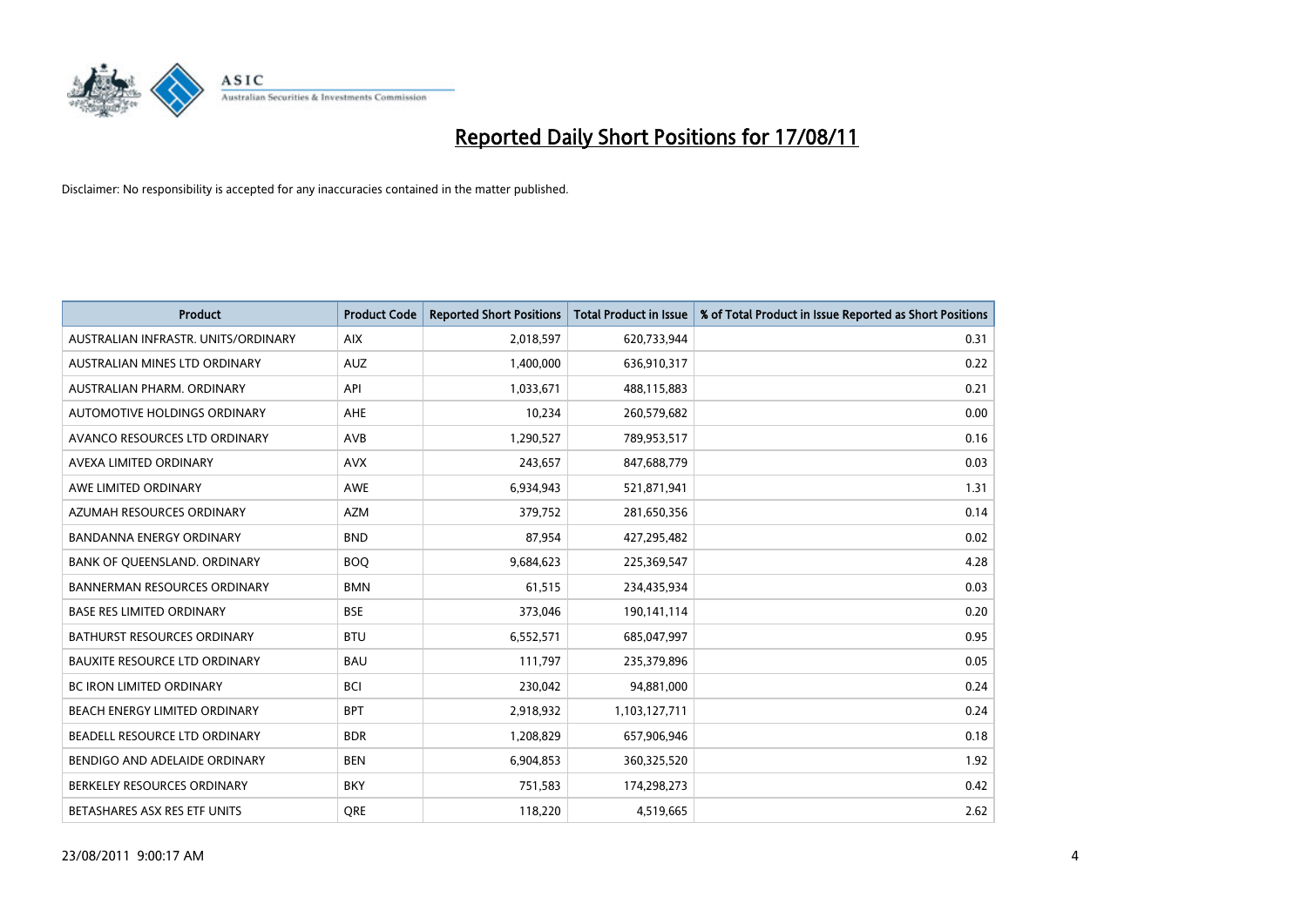

| <b>Product</b>                       | <b>Product Code</b> | <b>Reported Short Positions</b> | <b>Total Product in Issue</b> | % of Total Product in Issue Reported as Short Positions |
|--------------------------------------|---------------------|---------------------------------|-------------------------------|---------------------------------------------------------|
| <b>BHP BILLITON LIMITED ORDINARY</b> | <b>BHP</b>          | 37,549,579                      | 3,211,496,105                 | 1.15                                                    |
| <b>BILLABONG ORDINARY</b>            | <b>BBG</b>          | 22,232,347                      | 254,037,587                   | 8.72                                                    |
| <b>BIOTA HOLDINGS ORDINARY</b>       | <b>BTA</b>          | 2,055,086                       | 181,417,556                   | 1.13                                                    |
| <b>BISALLOY STEEL ORDINARY</b>       | <b>BIS</b>          | 84,480                          | 216,455,965                   | 0.04                                                    |
| BKI INVESTMENT LTD ORDINARY          | BKI                 | 508                             | 422,863,407                   | 0.00                                                    |
| <b>BLACKTHORN RESOURCES ORDINARY</b> | <b>BTR</b>          | 35,848                          | 122,918,000                   | 0.03                                                    |
| <b>BLUESCOPE STEEL LTD ORDINARY</b>  | <b>BSL</b>          | 70,514,403                      | 1,842,207,385                 | 3.81                                                    |
| <b>BOART LONGYEAR ORDINARY</b>       | <b>BLY</b>          | 4,698,430                       | 461,163,412                   | 1.02                                                    |
| <b>BOOM LOGISTICS ORDINARY</b>       | <b>BOL</b>          | 338,001                         | 465,011,147                   | 0.07                                                    |
| BORAL LIMITED, ORDINARY              | <b>BLD</b>          | 32,176,544                      | 729,925,990                   | 4.40                                                    |
| BOTSWANA METALS LTD ORDINARY         | <b>BML</b>          | 7,000                           | 143,717,013                   | 0.00                                                    |
| <b>BOW ENERGY LIMITED ORDINARY</b>   | <b>BOW</b>          | 8,110,232                       | 351,683,973                   | 2.31                                                    |
| <b>BRADKEN LIMITED ORDINARY</b>      | <b>BKN</b>          | 2,779,745                       | 161,849,910                   | 1.70                                                    |
| <b>BRAMBLES LIMITED ORDINARY</b>     | <b>BXB</b>          | 15,688,634                      | 1,479,410,767                 | 1.04                                                    |
| <b>BREVILLE GROUP LTD ORDINARY</b>   | <b>BRG</b>          | 2,739                           | 129,995,322                   | 0.00                                                    |
| BRICKWORKS LIMITED ORDINARY          | <b>BKW</b>          | 123,478                         | 147,567,333                   | 0.09                                                    |
| <b>BROCKMAN RESOURCES ORDINARY</b>   | <b>BRM</b>          | 64,656                          | 144,803,151                   | 0.05                                                    |
| BT INVESTMENT MNGMNT ORDINARY        | <b>BTT</b>          | 881,029                         | 160,000,000                   | 0.55                                                    |
| <b>BURU ENERGY ORDINARY</b>          | <b>BRU</b>          | 4,233,251                       | 182,840,549                   | 2.32                                                    |
| <b>BWP TRUST ORDINARY UNITS</b>      | <b>BWP</b>          | 1,202,783                       | 520,012,793                   | 0.23                                                    |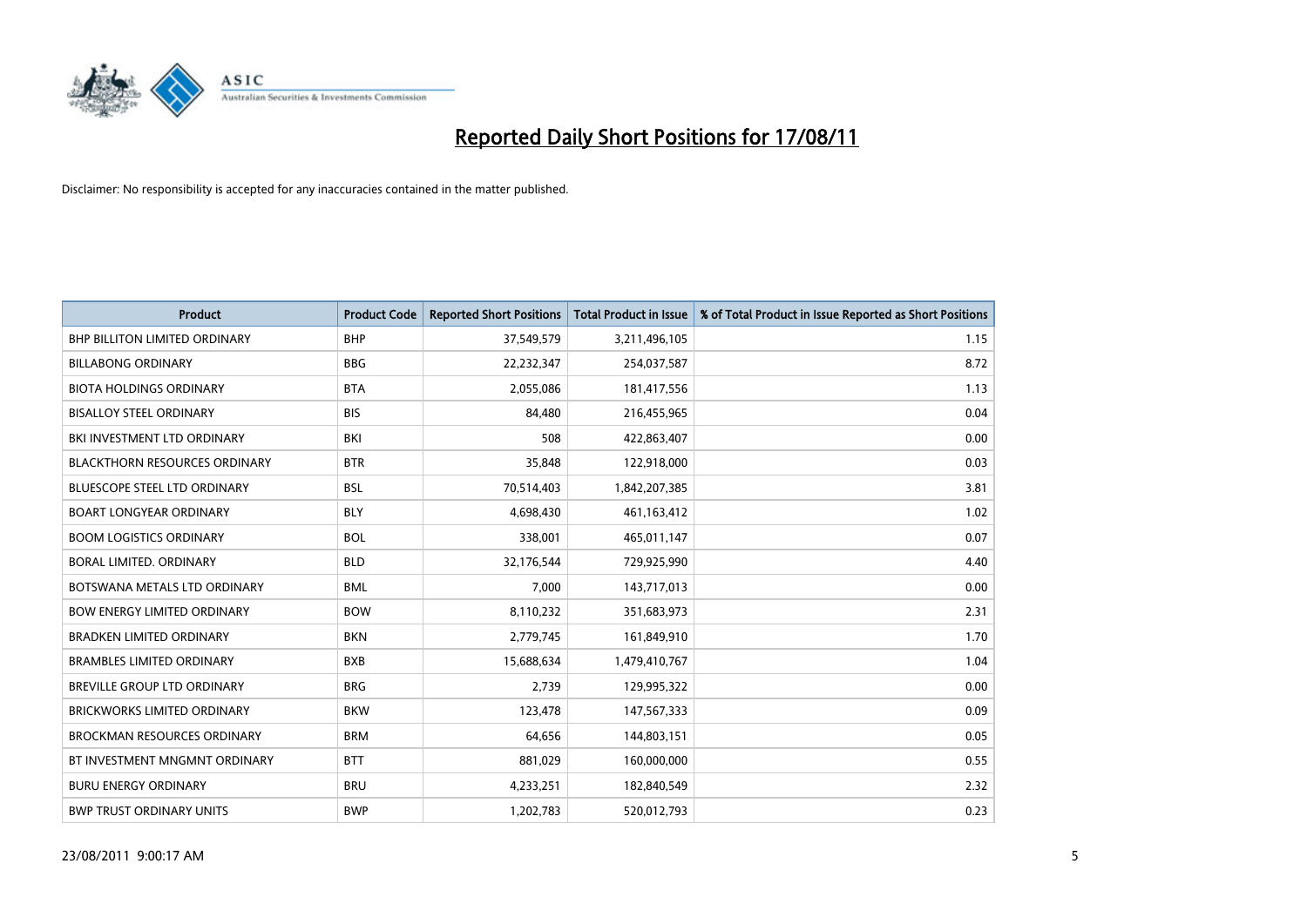

| <b>Product</b>                                | <b>Product Code</b> | <b>Reported Short Positions</b> | <b>Total Product in Issue</b> | % of Total Product in Issue Reported as Short Positions |
|-----------------------------------------------|---------------------|---------------------------------|-------------------------------|---------------------------------------------------------|
| <b>CABCHARGE AUSTRALIA ORDINARY</b>           | CAB                 | 692,284                         | 120,437,014                   | 0.55                                                    |
| CALTEX AUSTRALIA ORDINARY                     | <b>CTX</b>          | 7,853,418                       | 270,000,000                   | 2.88                                                    |
| <b>CAMPBELL BROTHERS ORDINARY</b>             | <b>CPB</b>          | 113,430                         | 67,503,411                    | 0.16                                                    |
| CAPE LAMBERT RES LTD ORDINARY                 | <b>CFE</b>          | 1,242,935                       | 630,149,603                   | 0.20                                                    |
| <b>CARBON ENERGY ORDINARY</b>                 | <b>CNX</b>          | 3,305,389                       | 698,517,858                   | 0.46                                                    |
| <b>CARDNO LIMITED ORDINARY</b>                | CDD                 | 3,704                           | 109,780,032                   | 0.00                                                    |
| <b>CARINDALE PROPERTY UNIT</b>                | <b>CDP</b>          | 312                             | 70,000,000                    | 0.00                                                    |
| CARNARVON PETROLEUM ORDINARY                  | <b>CVN</b>          | 3,131,139                       | 690,320,634                   | 0.45                                                    |
| <b>CARNEGIE WAVE ENERGY ORDINARY</b>          | <b>CWE</b>          | 83,000                          | 899,087,627                   | 0.01                                                    |
| <b>CARPATHIAN RESOURCES ORDINARY</b>          | <b>CPN</b>          | 75.000                          | 265,533,501                   | 0.03                                                    |
| CARPENTARIA EXP. LTD ORDINARY                 | CAP                 | 9,777                           | 98,741,301                    | 0.01                                                    |
| CARSALES.COM LTD ORDINARY                     | <b>CRZ</b>          | 13,445,834                      | 233,729,722                   | 5.73                                                    |
| CASH CONVERTERS ORD/DIV ACCESS                | CCV                 | 55,296                          | 379,761,025                   | 0.01                                                    |
| <b>CASPIAN OIL &amp; GAS ORDINARY</b>         | <b>CIG</b>          | 50,000                          | 1,331,500,513                 | 0.00                                                    |
| CATALPA RESOURCES ORDINARY                    | CAH                 | 199,451                         | 178,214,799                   | 0.10                                                    |
| <b>CEC GROUP LIMITED ORDINARY</b>             | <b>CEG</b>          | 1,750                           | 79,662,662                    | 0.00                                                    |
| <b>CELLNET GROUP ORDINARY</b>                 | <b>CLT</b>          | 1,342                           | 61,286,754                    | 0.00                                                    |
| CENTRAL PETROLEUM ORDINARY                    | <b>CTP</b>          | 11,455                          | 982,298,842                   | 0.00                                                    |
| <b>CENTRO PROPERTIES UNITS/ORD STAPLED</b>    | <b>CNP</b>          | 6,692                           | 972,414,514                   | 0.00                                                    |
| <b>CENTRO RETAIL GROUP STAPLED SECURITIES</b> | <b>CER</b>          | 634.385                         | 2,286,399,424                 | 0.02                                                    |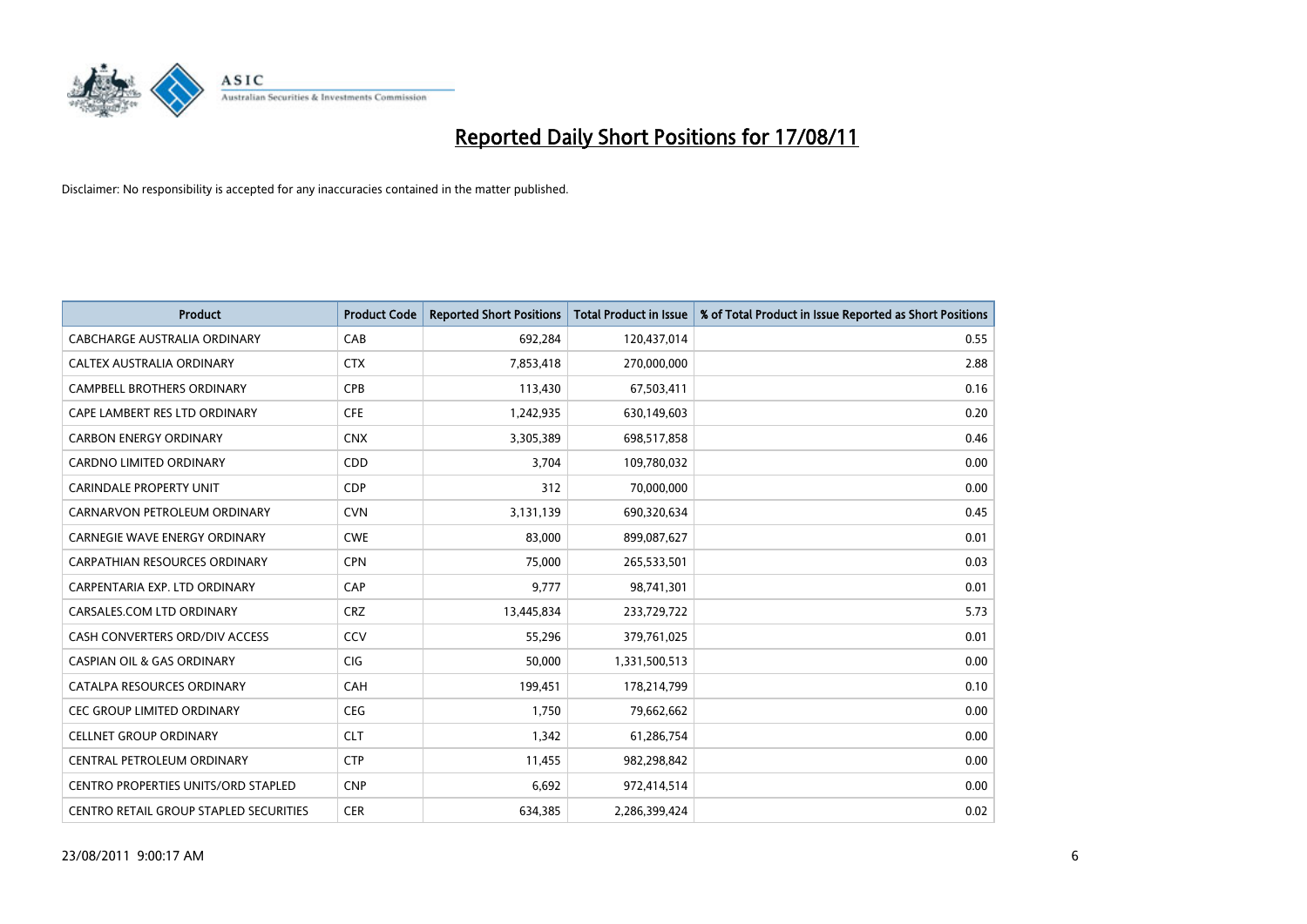

| <b>Product</b>                           | <b>Product Code</b> | <b>Reported Short Positions</b> | <b>Total Product in Issue</b> | % of Total Product in Issue Reported as Short Positions |
|------------------------------------------|---------------------|---------------------------------|-------------------------------|---------------------------------------------------------|
| <b>CERAMIC FUEL CELLS ORDINARY</b>       | <b>CFU</b>          | 1,917,982                       | 1,201,353,566                 | 0.16                                                    |
| CFS RETAIL PROPERTY UNITS                | <b>CFX</b>          | 47,659,735                      | 2,839,591,911                 | 1.66                                                    |
| <b>CGA MINING LIMITED ORDINARY</b>       | <b>CGX</b>          | 89,400                          | 333,475,726                   | 0.03                                                    |
| CHALICE GOLD MINES ORDINARY              | <b>CHN</b>          | 200                             | 250,030,886                   | 0.00                                                    |
| CHALLENGER DIV.PRO. STAPLED UNITS        | <b>CDI</b>          | 129,492                         | 903,470,988                   | 0.01                                                    |
| <b>CHALLENGER INFRAST, STAPLED UNITS</b> | <b>CIF</b>          | 26,196                          | 316,223,785                   | 0.01                                                    |
| <b>CHALLENGER LIMITED ORDINARY</b>       | <b>CGF</b>          | 6,791,877                       | 492,807,490                   | 1.35                                                    |
| CHANDLER MACLEOD LTD ORDINARY            | <b>CMG</b>          | 11,970                          | 466,466,720                   | 0.00                                                    |
| CHARTER HALL GROUP STAPLED US PROHIBIT.  | <b>CHC</b>          | 1,195,991                       | 308,040,283                   | 0.38                                                    |
| <b>CHARTER HALL OFFICE UNIT</b>          | COO                 | 9,268,451                       | 493,319,730                   | 1.89                                                    |
| <b>CHARTER HALL RETAIL UNITS</b>         | <b>COR</b>          | 1,288,398                       | 302,162,079                   | 0.42                                                    |
| CITIGOLD CORP LTD ORDINARY               | <b>CTO</b>          | 2,059,217                       | 1,105,078,301                 | 0.18                                                    |
| <b>CLARIUS GRP LTD ORDINARY</b>          | <b>CND</b>          | 73,225                          | 88,161,315                    | 0.08                                                    |
| CLINUVEL PHARMACEUT, ORDINARY            | <b>CUV</b>          | 4,127                           | 30,381,706                    | 0.01                                                    |
| <b>CLOUGH LIMITED ORDINARY</b>           | <b>CLO</b>          | 298,722                         | 769,801,269                   | 0.03                                                    |
| <b>CO2 GROUP LIMITED ORDINARY</b>        | COZ                 | 400.000                         | 280,309,888                   | 0.14                                                    |
| <b>COAL &amp; ALLIED ORDINARY</b>        | <b>CNA</b>          | 3,964                           | 86,584,735                    | 0.00                                                    |
| COAL OF AFRICA LTD ORDINARY              | <b>CZA</b>          | 819,131                         | 531,139,661                   | 0.15                                                    |
| <b>COALSPUR MINES LTD ORDINARY</b>       | <b>CPL</b>          | 2,005,860                       | 579,768,744                   | 0.33                                                    |
| COALWORKS LIMITED ORDINARY               | <b>CWK</b>          | 707,838                         | 149,088,955                   | 0.47                                                    |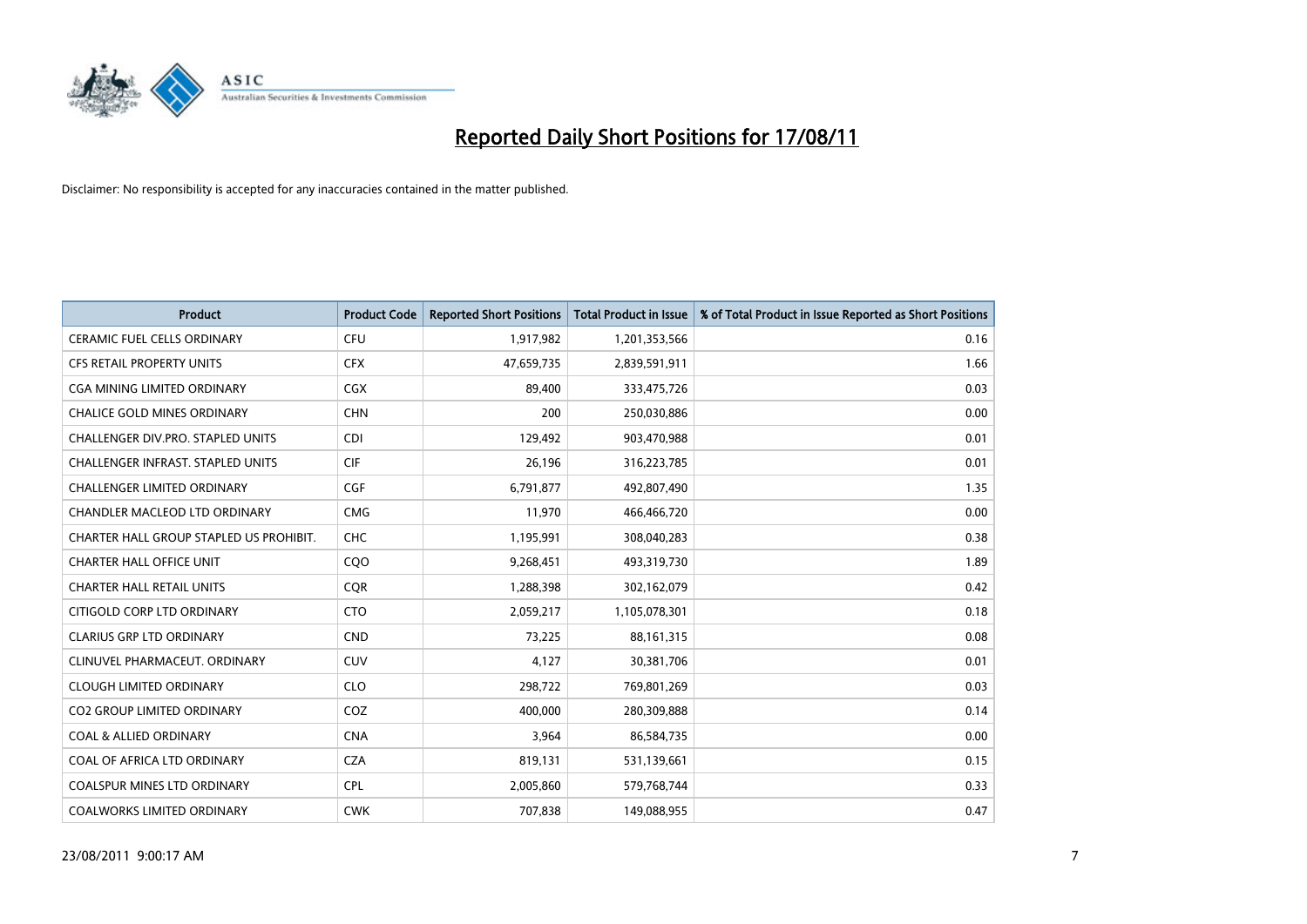

| <b>Product</b>                          | <b>Product Code</b> | <b>Reported Short Positions</b> | <b>Total Product in Issue</b> | % of Total Product in Issue Reported as Short Positions |
|-----------------------------------------|---------------------|---------------------------------|-------------------------------|---------------------------------------------------------|
| <b>COBAR CONSOLIDATED ORDINARY</b>      | CCU                 | 19,587                          | 175,313,488                   | 0.01                                                    |
| COCA-COLA AMATIL ORDINARY               | <b>CCL</b>          | 7,342,908                       | 758,120,896                   | 0.96                                                    |
| <b>COCHLEAR LIMITED ORDINARY</b>        | <b>COH</b>          | 1,904,074                       | 56,776,817                    | 3.39                                                    |
| COCKATOO COAL ORDINARY                  | <b>COK</b>          | 4,535,918                       | 1,016,196,908                 | 0.44                                                    |
| <b>COFFEY INTERNATIONAL ORDINARY</b>    | <b>COF</b>          | 1,773                           | 134,066,081                   | 0.00                                                    |
| <b>COKAL LTD ORDINARY</b>               | <b>CKA</b>          | 630,117                         | 130,055,735                   | 0.48                                                    |
| <b>COLLINS FOODS LTD ORDINARY</b>       | <b>CKF</b>          | 743,552                         | 93,000,003                    | 0.80                                                    |
| COMMONWEALTH BANK, ORDINARY             | <b>CBA</b>          | 28,115,179                      | 1,558,687,244                 | 1.73                                                    |
| <b>COMMONWEALTH PROP ORDINARY UNITS</b> | <b>CPA</b>          | 28,295,321                      | 2,449,599,711                 | 1.16                                                    |
| <b>COMPASS RESOURCES ORDINARY</b>       | <b>CMR</b>          | 160,952                         | 147,402,920                   | 0.11                                                    |
| COMPUTERSHARE LTD ORDINARY              | <b>CPU</b>          | 4,237,296                       | 555,664,059                   | 0.74                                                    |
| <b>CONNECTEAST GROUP STAPLED</b>        | <b>CEU</b>          | 9,041,445                       | 3,940,145,951                 | 0.22                                                    |
| CONQUEST MINING ORDINARY                | COT                 | 1,500,990                       | 583,241,478                   | 0.24                                                    |
| CONSOLIDATED MEDIA, ORDINARY            | <b>CMI</b>          | 3,252,456                       | 561,834,996                   | 0.58                                                    |
| CONTANGO MICROCAP ORDINARY              | <b>CTN</b>          | 7,500                           | 146,423,793                   | 0.01                                                    |
| CONTINENTAL COAL LTD ORDINARY           | CCC                 | 733,008                         | 2,415,170,317                 | 0.03                                                    |
| COOPER ENERGY LTD ORDINARY              | <b>COE</b>          | 149,022                         | 292,576,001                   | 0.05                                                    |
| COPPER STRIKE LTD ORDINARY              | <b>CSE</b>          | 714                             | 129,455,571                   | 0.00                                                    |
| <b>CORDLIFE LIMITED ORDINARY</b>        | CBB                 |                                 | 150,887,354                   | 0.00                                                    |
| COUNT FINANCIAL ORDINARY                | COU                 | 427,833                         | 262,247,830                   | 0.16                                                    |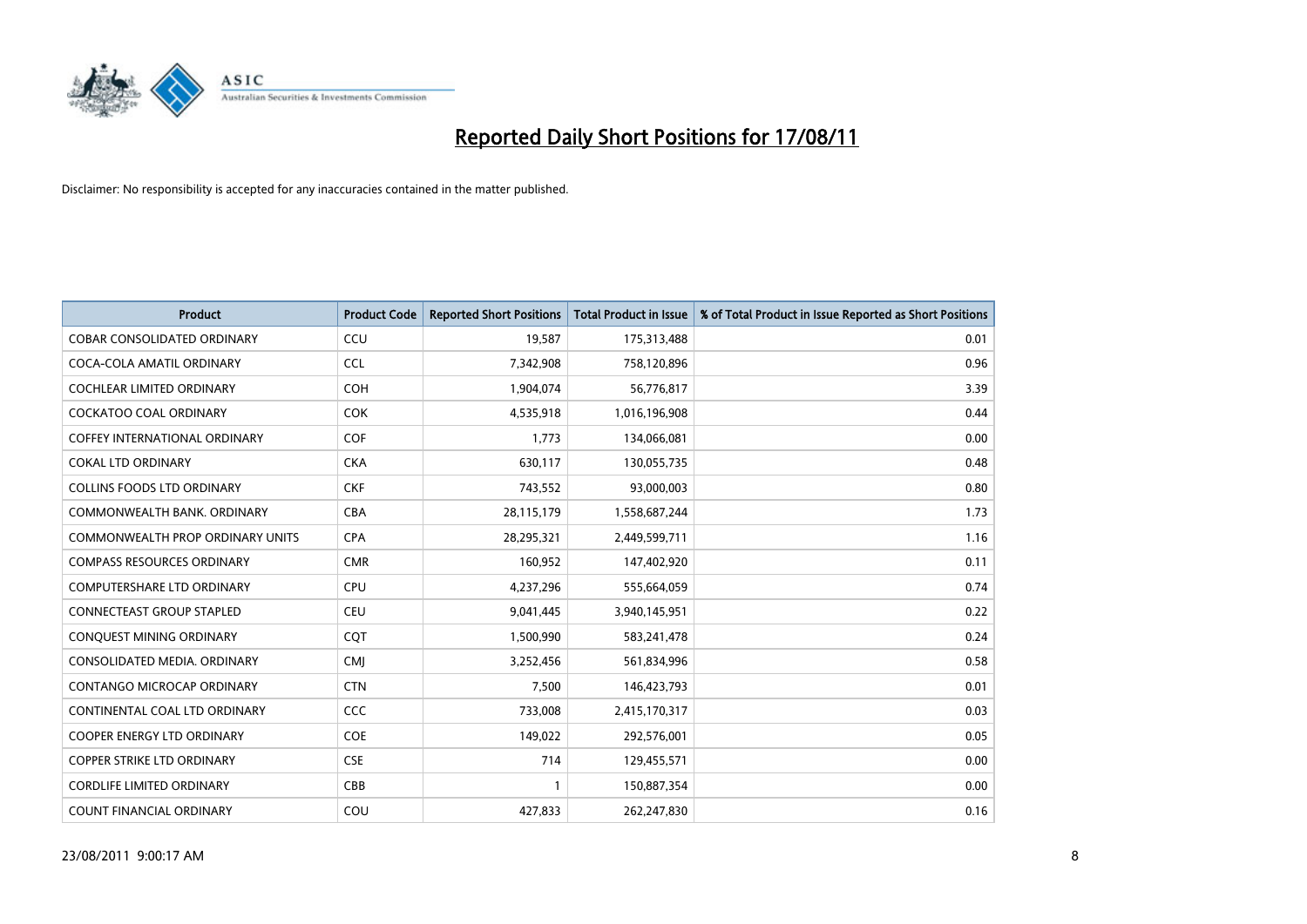

| <b>Product</b>                          | <b>Product Code</b> | <b>Reported Short Positions</b> | <b>Total Product in Issue</b> | % of Total Product in Issue Reported as Short Positions |
|-----------------------------------------|---------------------|---------------------------------|-------------------------------|---------------------------------------------------------|
| <b>CREDIT CORP GROUP ORDINARY</b>       | <b>CCP</b>          | 2,105                           | 45,210,752                    | 0.00                                                    |
| <b>CROMWELL PROP STAPLED SECURITIES</b> | <b>CMW</b>          | 204,296                         | 964,737,315                   | 0.02                                                    |
| <b>CROWN LIMITED ORDINARY</b>           | <b>CWN</b>          | 1,108,564                       | 754,131,800                   | 0.13                                                    |
| CRUSADER RESOURCES ORDINARY             | CAS                 | 250,000                         | 106,136,040                   | 0.24                                                    |
| <b>CSG LIMITED ORDINARY</b>             | CSV                 | 967,016                         | 282,567,499                   | 0.35                                                    |
| <b>CSL LIMITED ORDINARY</b>             | <b>CSL</b>          | 7,228,854                       | 527,960,909                   | 1.36                                                    |
| <b>CSR LIMITED ORDINARY</b>             | <b>CSR</b>          | 17,190,159                      | 506,000,315                   | 3.39                                                    |
| <b>CUDECO LIMITED ORDINARY</b>          | CDU                 | 1,765,372                       | 142,654,900                   | 1.23                                                    |
| <b>CUE ENERGY RESOURCE ORDINARY</b>     | <b>CUE</b>          | 209.840                         | 694,819,718                   | 0.03                                                    |
| <b>CUSTOMERS LIMITED ORDINARY</b>       | <b>CUS</b>          | 89,569                          | 134,869,357                   | 0.06                                                    |
| DART ENERGY LTD ORDINARY                | <b>DTE</b>          | 5,891,767                       | 720,674,545                   | 0.81                                                    |
| DATA#3 LIMITED ORDINARY                 | <b>DTL</b>          |                                 | 15,397,495                    | 0.00                                                    |
| DAVID JONES LIMITED ORDINARY            | <b>DJS</b>          | 34,878,103                      | 520,751,395                   | 6.66                                                    |
| DECMIL GROUP LIMITED ORDINARY           | <b>DCG</b>          | 98,233                          | 124,254,568                   | 0.07                                                    |
| DEEP YELLOW LIMITED ORDINARY            | <b>DYL</b>          | 96,054                          | 1,127,899,958                 | 0.01                                                    |
| DEVINE LIMITED ORDINARY                 | <b>DVN</b>          | 1,000                           | 634,918,223                   | 0.00                                                    |
| DEXUS PROPERTY GROUP STAPLED UNITS      | <b>DXS</b>          | 23,954,138                      | 4,839,024,176                 | 0.49                                                    |
| DEXUS RENTS TRUST RENTS                 | <b>DXRPA</b>        | 64                              | 2,040,000                     | 0.00                                                    |
| DISCOVERY METALS LTD ORDINARY           | <b>DML</b>          | 5,819,319                       | 437,114,481                   | 1.31                                                    |
| DKN FINANCIAL GROUP ORDINARY            | <b>DKN</b>          | 10,182                          | 144,231,621                   | 0.01                                                    |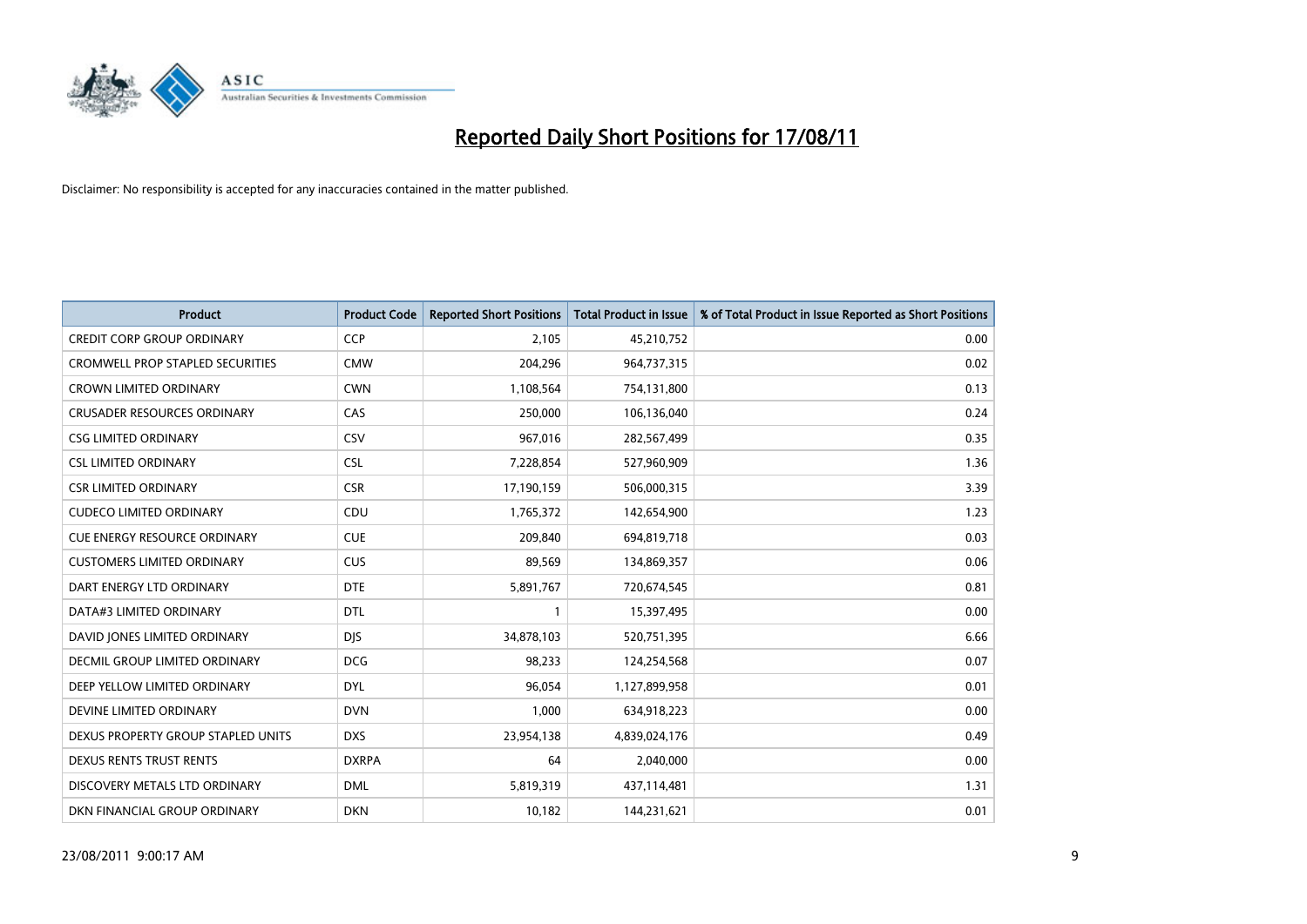

| <b>Product</b>                   | <b>Product Code</b> | <b>Reported Short Positions</b> | Total Product in Issue | % of Total Product in Issue Reported as Short Positions |
|----------------------------------|---------------------|---------------------------------|------------------------|---------------------------------------------------------|
| DOMINO PIZZA ENTERPR ORDINARY    | <b>DMP</b>          | 327,249                         | 68,407,674             | 0.47                                                    |
| DOWNER EDI LIMITED ORDINARY      | <b>DOW</b>          | 7,673,330                       | 429,100,296            | 1.77                                                    |
| DRILL TORQUE LTD ORDINARY        | <b>DTQ</b>          | 70.617                          | 125,000,005            | 0.06                                                    |
| DRILLSEARCH ENERGY ORDINARY      | <b>DLS</b>          | 1,748,913                       | 305,176,742            | 0.57                                                    |
| DUET GROUP STAPLED US PROHIBIT.  | <b>DUE</b>          | 4,941,327                       | 909,692,991            | 0.54                                                    |
| DULUXGROUP LIMITED ORDINARY      | <b>DLX</b>          | 7,286,178                       | 367,456,259            | 1.96                                                    |
| DWS ADVANCED ORDINARY            | <b>DWS</b>          | 43,884                          | 132,362,763            | 0.03                                                    |
| <b>EASTERN STAR GAS ORDINARY</b> | ESG                 | 13,709,472                      | 991,817,041            | 1.38                                                    |
| ECHO ENTERTAINMENT ORDINARY      | <b>EGP</b>          | 1,324,783                       | 688,019,737            | 0.19                                                    |
| <b>ELDERS LIMITED ORDINARY</b>   | <b>ELD</b>          | 18,215,765                      | 448,598,480            | 4.04                                                    |
| ELDORADO GOLD CORP CDI 1:1       | EAU                 | 16,171                          | 11,658,431             | 0.14                                                    |
| ELEMENTAL MINERALS ORDINARY      | <b>ELM</b>          | 120,822                         | 173,385,608            | 0.07                                                    |
| ELEMENTOS LIMITED ORDINARY       | <b>ELT</b>          | 8                               | 77,068,979             | 0.00                                                    |
| ELIXIR PETROLEUM LTD ORDINARY    | <b>EXR</b>          | 324,400                         | 188,988,472            | 0.17                                                    |
| <b>EMECO HOLDINGS ORDINARY</b>   | <b>EHL</b>          | 1,292,549                       | 631,237,586            | 0.20                                                    |
| ENERGIA MINERALS LTD ORDINARY    | <b>EMX</b>          | 139,711                         | 82,500,005             | 0.17                                                    |
| ENERGY RESOURCES ORDINARY 'A'    | ERA                 | 5,131,110                       | 190,737,934            | 2.69                                                    |
| ENERGY WORLD CORPOR. ORDINARY    | <b>EWC</b>          | 21,531,815                      | 1,734,166,672          | 1.24                                                    |
| <b>ENTEK ENERGY LTD ORDINARY</b> | <b>ETE</b>          | 489,903                         | 510,657,387            | 0.10                                                    |
| ENTELLECT LIMITED ORDINARY       | ESN                 | 464,050                         | 985,337,932            | 0.05                                                    |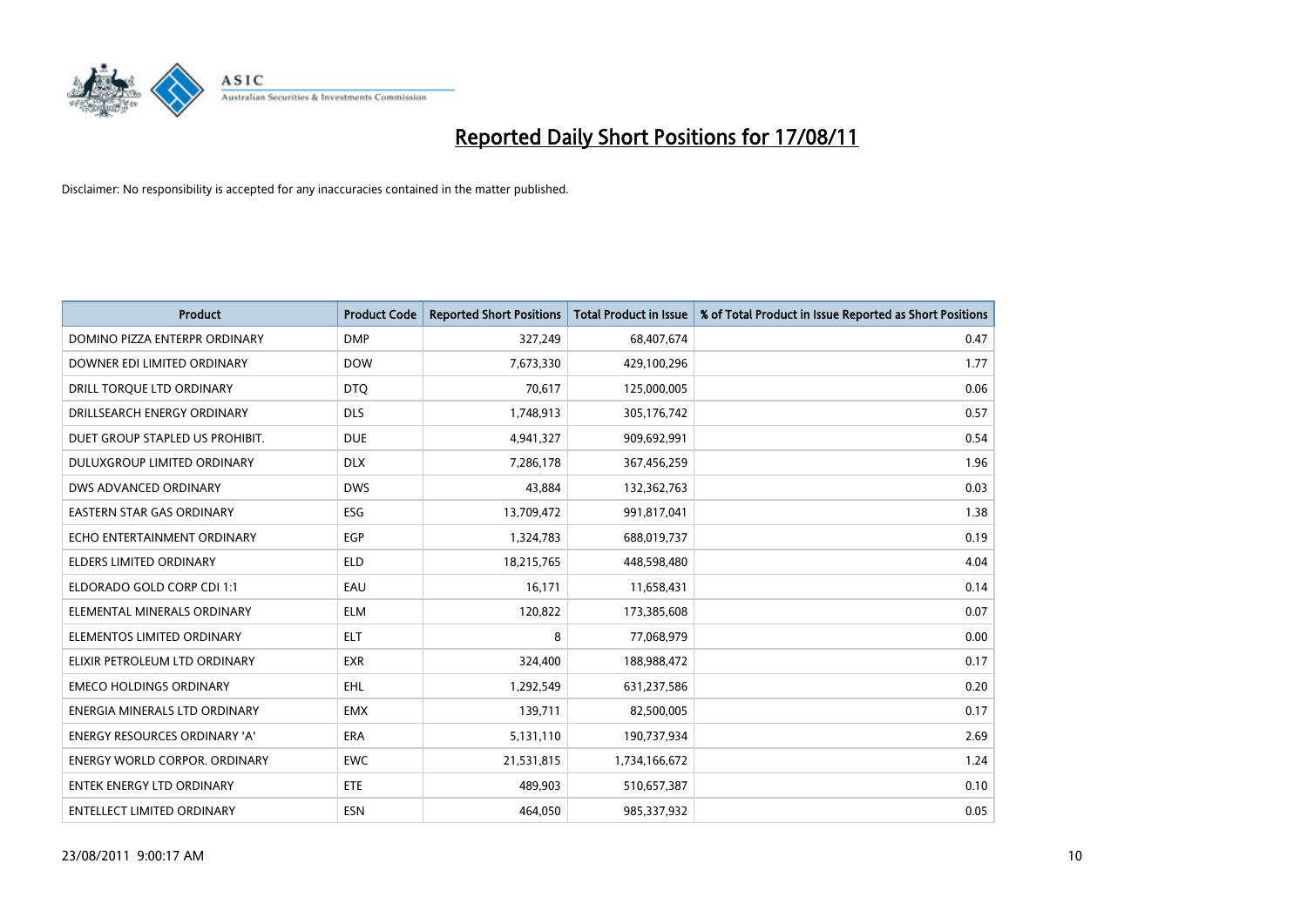

| <b>Product</b>                        | <b>Product Code</b> | <b>Reported Short Positions</b> | <b>Total Product in Issue</b> | % of Total Product in Issue Reported as Short Positions |
|---------------------------------------|---------------------|---------------------------------|-------------------------------|---------------------------------------------------------|
| <b>ENVESTRA LIMITED ORDINARY</b>      | <b>ENV</b>          | 3,909,333                       | 1,468,560,201                 | 0.25                                                    |
| EXTRACT RESOURCES ORDINARY            | <b>EXT</b>          | 474,519                         | 251,159,163                   | 0.17                                                    |
| FAIRFAX MEDIA LTD ORDINARY            | <b>FXJ</b>          | 293,845,134                     | 2,351,955,725                 | 12.49                                                   |
| <b>FANTASTIC HOLDINGS ORDINARY</b>    | <b>FAN</b>          | 892                             | 102,739,538                   | 0.00                                                    |
| <b>FAR LTD ORDINARY</b>               | <b>FAR</b>          | 21,254,132                      | 1,245,401,164                 | 1.71                                                    |
| FERRAUS LIMITED ORDINARY              | <b>FRS</b>          | 370                             | 249,598,565                   | 0.00                                                    |
| FISHER & PAYKEL APP. ORDINARY         | <b>FPA</b>          | 18,298                          | 724,235,162                   | 0.00                                                    |
| FISHER & PAYKEL H. ORDINARY           | <b>FPH</b>          | 1,062,609                       | 525,362,450                   | 0.20                                                    |
| FKP PROPERTY GROUP STAPLED SECURITIES | <b>FKP</b>          | 28,083,677                      | 1,185,077,223                 | 2.34                                                    |
| FLEETWOOD CORP ORDINARY               | <b>FWD</b>          | 443,244                         | 57,847,937                    | 0.77                                                    |
| <b>FLETCHER BUILDING ORDINARY</b>     | <b>FBU</b>          | 7,790,186                       | 678,573,570                   | 1.15                                                    |
| FLEXIGROUP LIMITED ORDINARY           | <b>FXL</b>          | 38,707                          | 276,292,173                   | 0.00                                                    |
| <b>FLIGHT CENTRE ORDINARY</b>         | <b>FLT</b>          | 4,911,342                       | 99,959,845                    | 4.89                                                    |
| FLINDERS MINES LTD ORDINARY           | <b>FMS</b>          | 21,394,070                      | 1,820,839,571                 | 1.16                                                    |
| <b>FORGE GROUP LIMITED ORDINARY</b>   | <b>FGE</b>          | 118,424                         | 82,924,014                    | 0.14                                                    |
| FORTE ENERGY NL ORDINARY              | <b>FTE</b>          | 2,658,986                       | 695,589,311                   | 0.38                                                    |
| FORTESCUE METALS GRP ORDINARY         | <b>FMG</b>          | 33,745,318                      | 3,113,348,659                 | 1.04                                                    |
| <b>FOSTER'S GROUP ORDINARY</b>        | FGL                 | 10,027,807                      | 1,940,894,542                 | 0.51                                                    |
| FTD CORPORATION ORDINARY              | <b>FTD</b>          | 8,088                           | 36,474,593                    | 0.02                                                    |
| FUNTASTIC LIMITED ORDINARY            | <b>FUN</b>          | 322,528                         | 340,997,682                   | 0.09                                                    |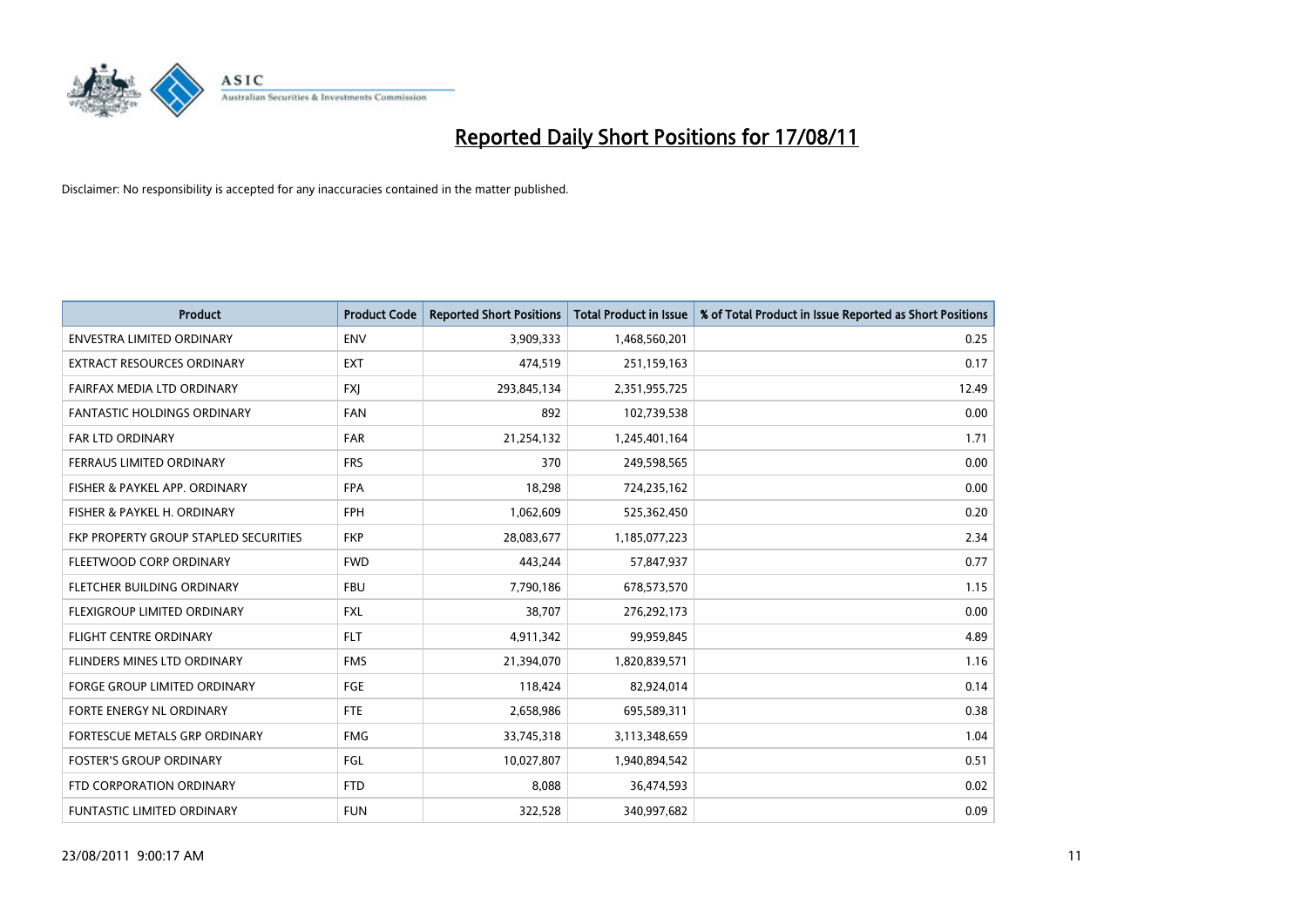

| <b>Product</b>                            | <b>Product Code</b> | <b>Reported Short Positions</b> | <b>Total Product in Issue</b> | % of Total Product in Issue Reported as Short Positions |
|-------------------------------------------|---------------------|---------------------------------|-------------------------------|---------------------------------------------------------|
| <b>G.U.D. HOLDINGS ORDINARY</b>           | <b>GUD</b>          | 250,130                         | 69,089,611                    | 0.35                                                    |
| <b>GALAXY RESOURCES ORDINARY</b>          | GXY                 | 1,935,340                       | 323,327,000                   | 0.59                                                    |
| <b>GEODYNAMICS LIMITED ORDINARY</b>       | GDY                 | 35,392                          | 337,084,174                   | 0.01                                                    |
| <b>GINDALBIE METALS LTD ORDINARY</b>      | <b>GBG</b>          | 39,674,928                      | 988,710,739                   | 4.01                                                    |
| <b>GLOBAL MINING ORDINARY</b>             | <b>GMI</b>          | 8,951                           | 191,820,968                   | 0.00                                                    |
| <b>GLOUCESTER COAL ORDINARY</b>           | GCL                 | 487,686                         | 202,905,967                   | 0.21                                                    |
| <b>GME RESOURCES LTD ORDINARY</b>         | <b>GME</b>          | 800                             | 322,635,902                   | 0.00                                                    |
| <b>GOLD ROAD RES LTD ORDINARY</b>         | GOR                 | 89,214                          | 317,087,535                   | 0.03                                                    |
| <b>GOLDEN WEST RESOURCE ORDINARY</b>      | <b>GWR</b>          | 1,617                           | 192,082,567                   | 0.00                                                    |
| <b>GOODMAN FIELDER, ORDINARY</b>          | <b>GFF</b>          | 29,933,256                      | 1,380,386,438                 | 2.15                                                    |
| <b>GOODMAN GROUP STAPLED US PROHIBIT.</b> | <b>GMG</b>          | 22,780,738                      | 7,394,607,411                 | 0.31                                                    |
| <b>GPT GROUP STAPLED SEC.</b>             | <b>GPT</b>          | 14,082,790                      | 1,849,089,943                 | 0.75                                                    |
| <b>GRAINCORP LIMITED A CLASS ORDINARY</b> | <b>GNC</b>          | 990,442                         | 198,318,900                   | 0.49                                                    |
| <b>GRANGE RESOURCES, ORDINARY</b>         | <b>GRR</b>          | 73,388                          | 1,153,181,487                 | 0.00                                                    |
| <b>GREENCAP LIMITED ORDINARY</b>          | <b>GCG</b>          |                                 | 262,515,385                   | 0.00                                                    |
| <b>GREENLAND MIN EN LTD ORDINARY</b>      | GGG                 | 2,462,946                       | 410,407,582                   | 0.60                                                    |
| <b>GRYPHON MINERALS LTD ORDINARY</b>      | GRY                 | 1,800,041                       | 299,922,058                   | 0.59                                                    |
| <b>GUILDFORD COAL LTD ORDINARY</b>        | <b>GUF</b>          | 1,608,988                       | 217,469,617                   | 0.74                                                    |
| <b>GUINNESS PEAT GROUP. CDI 1:1</b>       | <b>GPG</b>          | 1,206,375                       | 266,222,148                   | 0.46                                                    |
| <b>GUNNS LIMITED ORDINARY</b>             | <b>GNS</b>          | 70,077,262                      | 848,401,559                   | 8.26                                                    |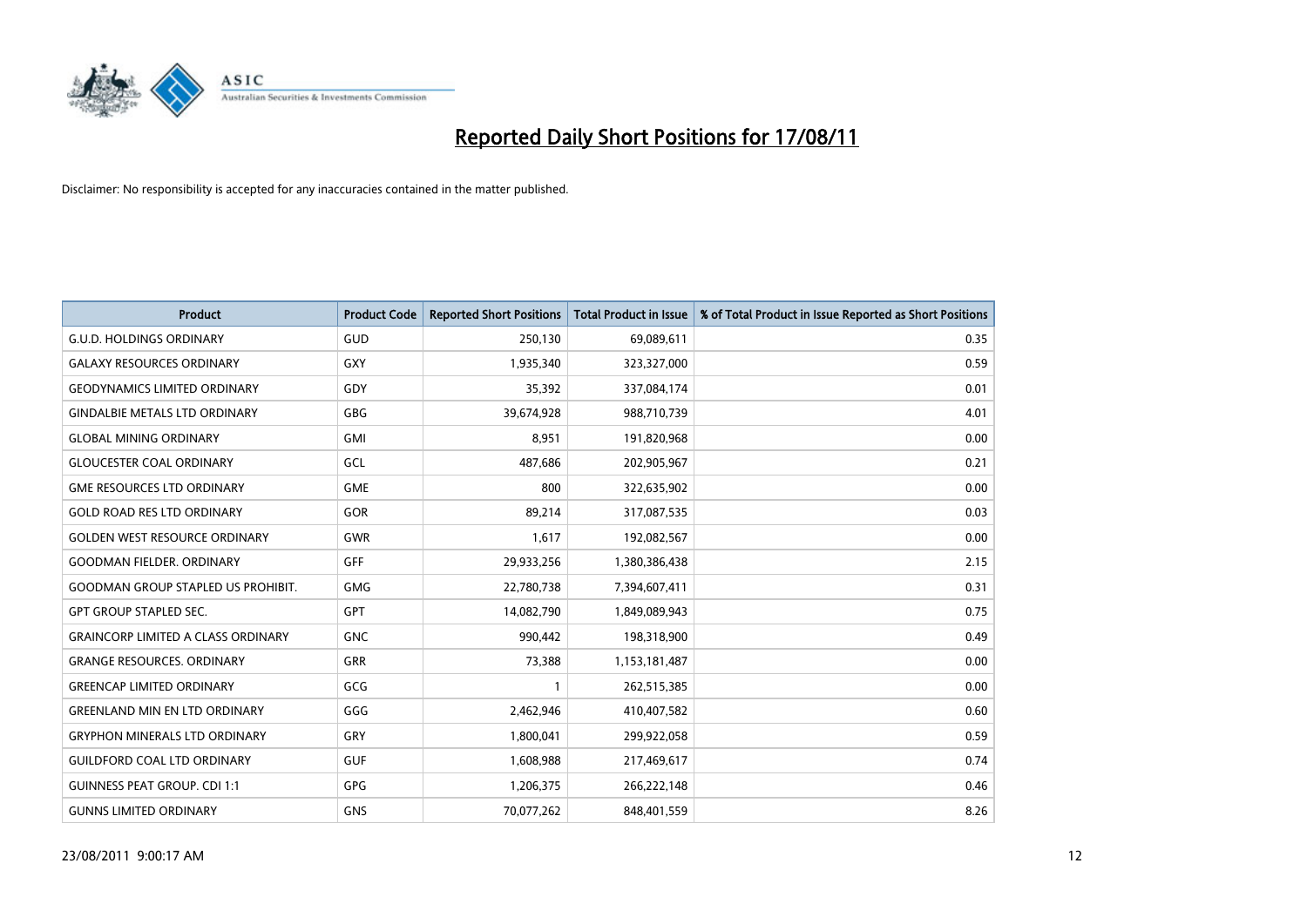

| <b>Product</b>                        | <b>Product Code</b> | <b>Reported Short Positions</b> | <b>Total Product in Issue</b> | % of Total Product in Issue Reported as Short Positions |
|---------------------------------------|---------------------|---------------------------------|-------------------------------|---------------------------------------------------------|
| <b>GWA GROUP LTD ORDINARY</b>         | <b>GWA</b>          | 6,099,715                       | 301,525,014                   | 2.01                                                    |
| <b>HARVEY NORMAN ORDINARY</b>         | <b>HVN</b>          | 51,642,254                      | 1,062,316,784                 | 4.85                                                    |
| <b>HASTIE GROUP LIMITED ORDINARY</b>  | <b>HST</b>          | 14,622,707                      | 1,367,511,426                 | 1.07                                                    |
| HASTINGS DIVERSIFIED STAPLED SECURITY | <b>HDF</b>          | 2,705,822                       | 530,001,072                   | 0.50                                                    |
| <b>HEARTWARE INT INC CDI 35:1</b>     | <b>HIN</b>          | 272,008                         | 48,598,550                    | 0.56                                                    |
| <b>HENDERSON GROUP CDI 1:1</b>        | <b>HGG</b>          | 4,879,339                       | 628,839,582                   | 0.77                                                    |
| HFA HOLDINGS LIMITED ORDINARY         | <b>HFA</b>          | 447,023                         | 117,332,831                   | 0.37                                                    |
| <b>HIGHLANDS PACIFIC ORDINARY</b>     | <b>HIG</b>          | 2,413,591                       | 686,082,148                   | 0.35                                                    |
| HILLGROVE RES LTD ORDINARY            | <b>HGO</b>          | 1,307,645                       | 793,698,575                   | 0.16                                                    |
| HILLS HOLDINGS LTD ORDINARY           | <b>HIL</b>          | 3,864,485                       | 249,139,016                   | 1.54                                                    |
| HORIZON OIL LIMITED ORDINARY          | <b>HZN</b>          | 11,645,000                      | 1,130,811,515                 | 1.04                                                    |
| HUNNU COAL LIMITED ORDINARY           | <b>HUN</b>          | 107,379                         | 216,565,002                   | 0.05                                                    |
| <b>ICON ENERGY LIMITED ORDINARY</b>   | <b>ICN</b>          | 70.610                          | 469,301,394                   | 0.01                                                    |
| <b>IINET LIMITED ORDINARY</b>         | <b>IIN</b>          | 1,417,335                       | 152,169,119                   | 0.93                                                    |
| <b>IKWEZI MINING LTD ORDINARY</b>     | <b>IKW</b>          | 2,804,113                       | 168,800,000                   | 1.66                                                    |
| <b>ILUKA RESOURCES ORDINARY</b>       | <b>ILU</b>          | 3,905,617                       | 418,700,517                   | 0.93                                                    |
| <b>IMDEX LIMITED ORDINARY</b>         | <b>IMD</b>          | 56,484                          | 199,414,165                   | 0.02                                                    |
| IMF (AUSTRALIA) LTD ORDINARY          | <b>IMF</b>          | 329,544                         | 123,828,193                   | 0.26                                                    |
| <b>IMX RESOURCES LTD ORDINARY</b>     | <b>IXR</b>          | 20,000                          | 262,612,803                   | 0.01                                                    |
| <b>INCITEC PIVOT ORDINARY</b>         | <b>IPL</b>          | 3,336,986                       | 1,628,730,107                 | 0.19                                                    |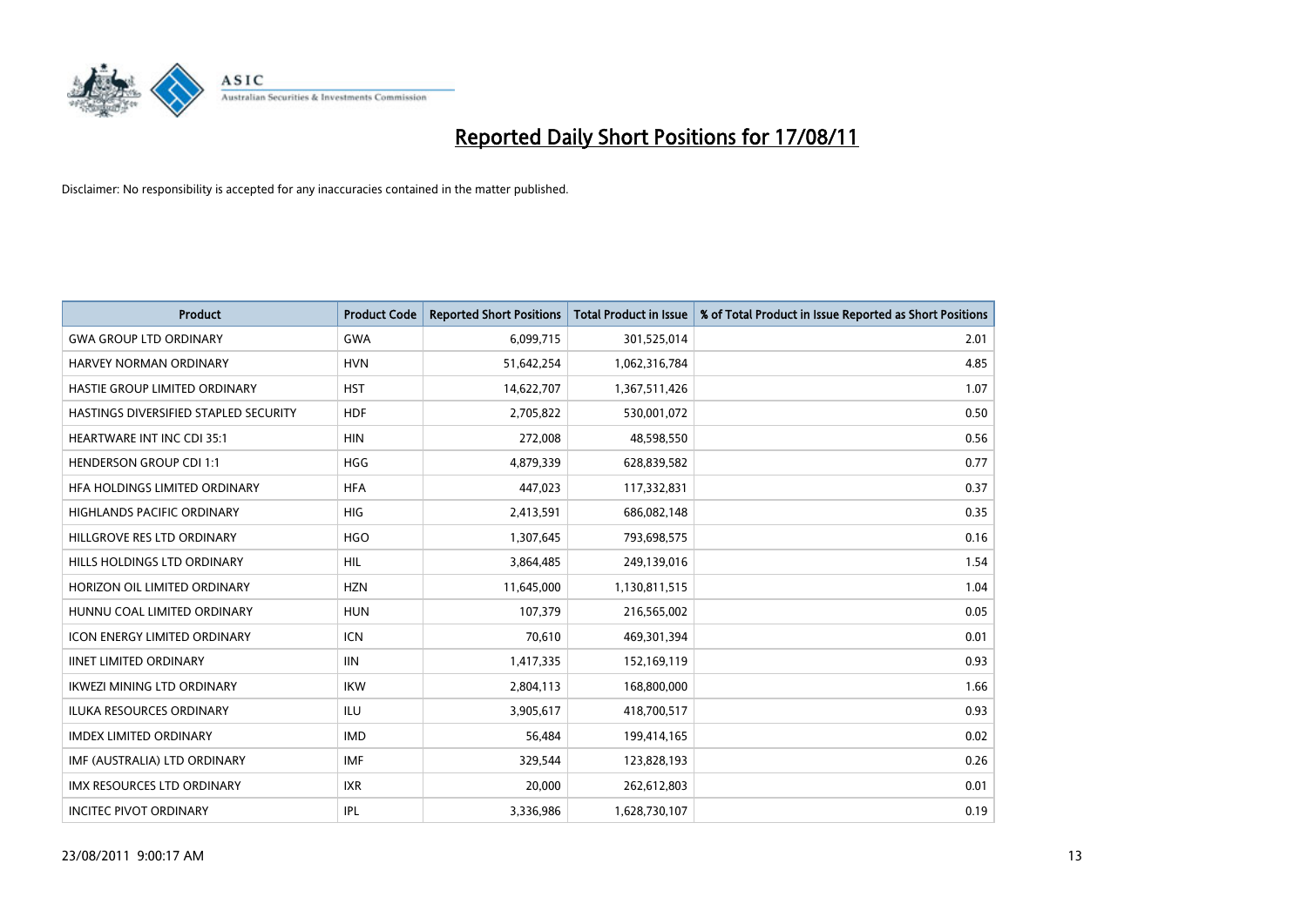

| <b>Product</b>                                | <b>Product Code</b> | <b>Reported Short Positions</b> | <b>Total Product in Issue</b> | % of Total Product in Issue Reported as Short Positions |
|-----------------------------------------------|---------------------|---------------------------------|-------------------------------|---------------------------------------------------------|
| <b>INDAGO RESOURCES LTD ORDINARY</b>          | <b>IDG</b>          | 8,179                           | 4,490,436                     | 0.18                                                    |
| INDEPENDENCE GROUP ORDINARY                   | IGO                 | 1,238,066                       | 202,907,135                   | 0.59                                                    |
| <b>INDOPHIL RESOURCES ORDINARY</b>            | <b>IRN</b>          | 15,379,640                      | 995,437,860                   | 1.55                                                    |
| <b>INDUSTREA LIMITED ORDINARY</b>             | IDL                 | 1,603,324                       | 364,733,566                   | 0.44                                                    |
| <b>INFIGEN ENERGY STAPLED SECURITIES</b>      | <b>IFN</b>          | 6,176,324                       | 762,265,972                   | 0.82                                                    |
| ING RE COM GROUP STAPLED SECURITIES           | <b>ILF</b>          | 9,075                           | 441,029,194                   | 0.00                                                    |
| INSURANCE AUSTRALIA ORDINARY                  | <b>IAG</b>          | 9,941,001                       | 2,079,034,021                 | 0.47                                                    |
| INT GOLDFIELDS LTD ORDINARY                   | <b>IGS</b>          | 10,542,682                      | 571,520,386                   | 1.84                                                    |
| INTEGRA MINING LTD, ORDINARY                  | <b>IGR</b>          | 5,136,746                       | 843,493,881                   | 0.59                                                    |
| <b>INTREPID MINES ORDINARY</b>                | <b>IAU</b>          | 3,291,366                       | 522,300,939                   | 0.63                                                    |
| <b>INVESTA OFFICE FUND STAPLED SECURITIES</b> | <b>IOF</b>          | 8,223,542                       | 2,729,071,212                 | 0.29                                                    |
| <b>INVOCARE LIMITED ORDINARY</b>              | <b>IVC</b>          | 1,010,579                       | 107,912,897                   | 0.93                                                    |
| <b>ION LIMITED ORDINARY</b>                   | <b>ION</b>          | 164,453                         | 256,365,105                   | 0.06                                                    |
| <b>IOOF HOLDINGS LTD ORDINARY</b>             | IFL.                | 1,320,457                       | 229,794,395                   | 0.54                                                    |
| <b>IPROPERTY GROUP LTD ORDINARY</b>           | <b>IPP</b>          | 50,000                          | 169,527,776                   | 0.03                                                    |
| IRESS MARKET TECH. ORDINARY                   | <b>IRE</b>          | 1,834,085                       | 126,920,010                   | 1.44                                                    |
| <b>IRON ORE HOLDINGS ORDINARY</b>             | <b>IOH</b>          | 40,925                          | 166,087,005                   | 0.02                                                    |
| ISHARES MSCI AUS 200 ISHARES MSCI AUS 200     | IOZ                 | 64,930                          | 2,400,836                     | 2.70                                                    |
| ISHARES MSCI EM MKTS CDI 1:1                  | <b>IEM</b>          | 18,083                          | 425,700,000                   | 0.00                                                    |
| ISHARES S&P 500 CDI 1:1                       | <b>IVV</b>          | 16,141                          | 116,350,000                   | 0.01                                                    |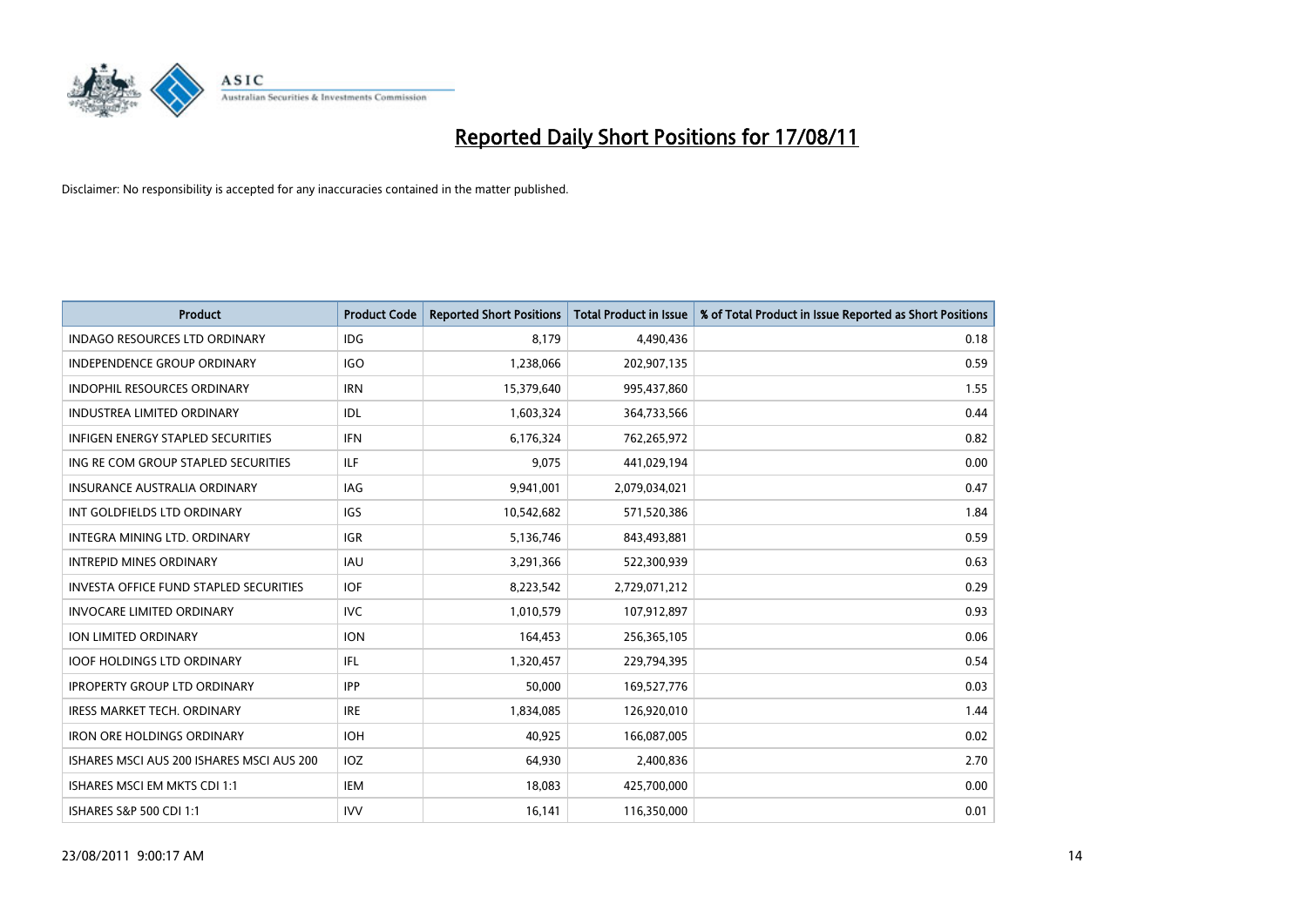

| <b>Product</b>                            | <b>Product Code</b> | <b>Reported Short Positions</b> | <b>Total Product in Issue</b> | % of Total Product in Issue Reported as Short Positions |
|-------------------------------------------|---------------------|---------------------------------|-------------------------------|---------------------------------------------------------|
| ISHARES S&P HIGH DIV ISHARES S&P HIGH DIV | <b>IHD</b>          | 17,449                          | 2,300,931                     | 0.76                                                    |
| ISHARES SMALL ORDS ISHARES SMALL ORDS     | <b>ISO</b>          | 102,747                         | 3,901,916                     | 2.63                                                    |
| <b>IVANHOE AUSTRALIA ORDINARY</b>         | <b>IVA</b>          | 115,768                         | 418,709,553                   | 0.02                                                    |
| JAMES HARDIE INDUST CHESS DEPOSITARY INT  | <b>IHX</b>          | 27,185,612                      | 437,311,611                   | 6.20                                                    |
| <b>JAMESON RESOURCES ORDINARY</b>         | <b>JAL</b>          | 1,600,000                       | 95,828,865                    | 1.67                                                    |
| <b>JB HI-FI LIMITED ORDINARY</b>          | <b>IBH</b>          | 20,583,663                      | 98,545,763                    | 20.88                                                   |
| <b>JUPITER MINES ORDINARY</b>             | <b>JMS</b>          | 102,546                         | 1,561,035,037                 | 0.01                                                    |
| <b>KAGARA LTD ORDINARY</b>                | KZL                 | 9,416,972                       | 717,943,836                   | 1.29                                                    |
| KANGAROO RES LTD ORDINARY                 | <b>KRL</b>          | 600.000                         | 3,434,430,012                 | 0.02                                                    |
| KAROON GAS AUSTRALIA ORDINARY             | <b>KAR</b>          | 1,630,091                       | 221,420,769                   | 0.72                                                    |
| KATHMANDU HOLD LTD ORDINARY               | <b>KMD</b>          | 991,818                         | 200,000,000                   | 0.49                                                    |
| <b>KEYBRIDGE CAPITAL ORDINARY</b>         | <b>KBC</b>          | 5,999                           | 172,070,564                   | 0.00                                                    |
| KIMBERLEY METALS LTD ORDINARY             | <b>KBL</b>          | 1,820                           | 164,452,978                   | 0.00                                                    |
| KINGSGATE CONSOLID. ORDINARY              | <b>KCN</b>          | 3,480,132                       | 135,338,157                   | 2.57                                                    |
| KINGSROSE MINING LTD ORDINARY             | <b>KRM</b>          | 520,447                         | 266,088,064                   | 0.19                                                    |
| LEIGHTON HOLDINGS ORDINARY                | LEI                 | 9,058,530                       | 336,515,596                   | 2.68                                                    |
| LEND LEASE GROUP UNIT/ORD STAPLED         | LLC                 | 2,320,345                       | 570,915,669                   | 0.41                                                    |
| LINC ENERGY LTD ORDINARY                  | <b>LNC</b>          | 6,549,047                       | 503,418,900                   | 1.30                                                    |
| LIQUEFIED NATURAL ORDINARY                | LNG                 | 370,140                         | 267,699,015                   | 0.14                                                    |
| LUDOWICI LIMITED ORDINARY                 | LDW                 | 6,496                           | 29,353,354                    | 0.02                                                    |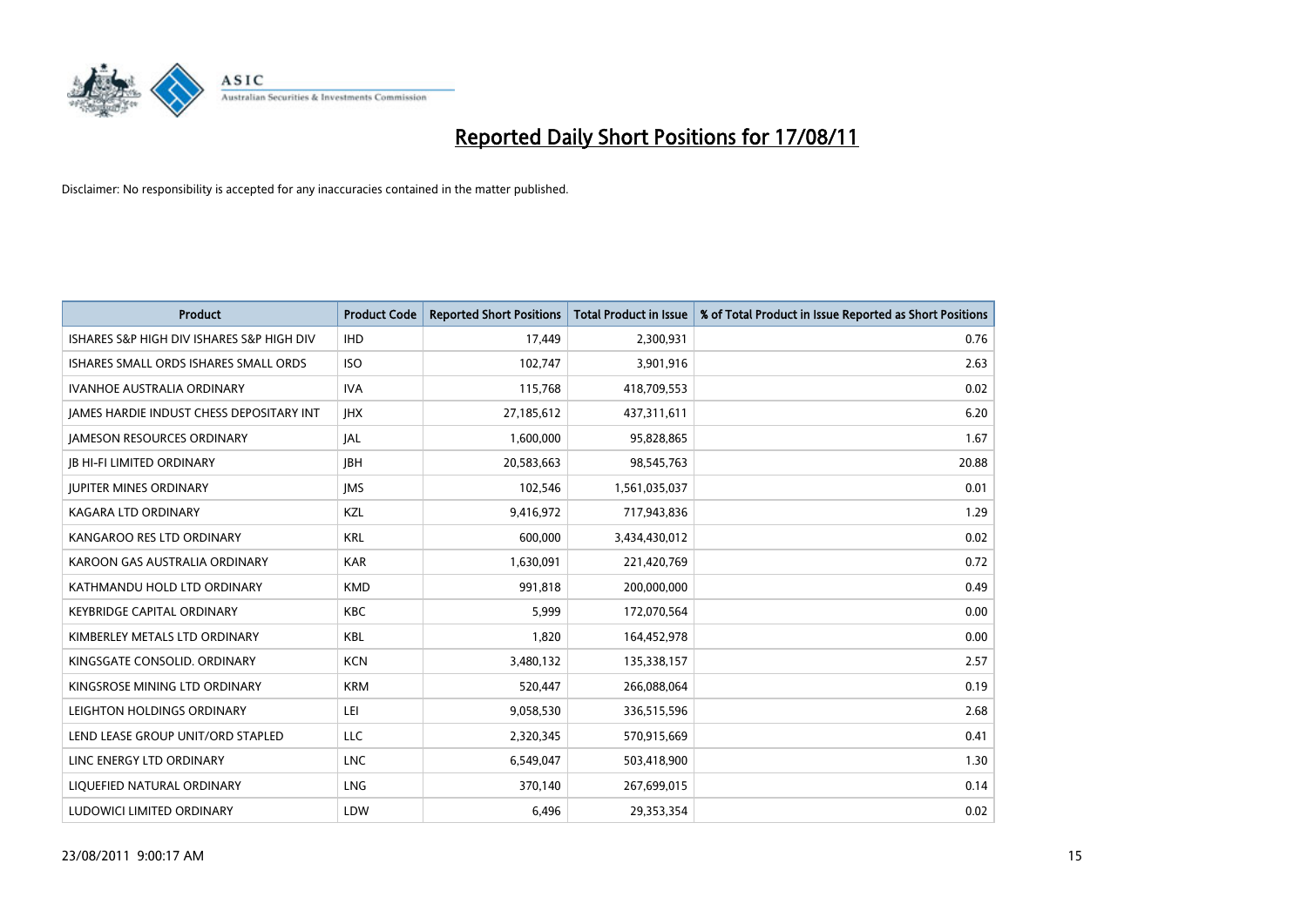

| <b>Product</b>                        | <b>Product Code</b> | <b>Reported Short Positions</b> | <b>Total Product in Issue</b> | % of Total Product in Issue Reported as Short Positions |
|---------------------------------------|---------------------|---------------------------------|-------------------------------|---------------------------------------------------------|
| LYNAS CORPORATION ORDINARY            | <b>LYC</b>          | 46,981,549                      | 1,713,846,913                 | 2.74                                                    |
| M2 TELECOMMUNICATION ORDINARY         | <b>MTU</b>          | 4,583                           | 123,731,285                   | 0.00                                                    |
| MACARTHUR COAL ORDINARY               | <b>MCC</b>          | 572,234                         | 302,092,343                   | 0.18                                                    |
| <b>MACMAHON HOLDINGS ORDINARY</b>     | <b>MAH</b>          | 5,816,876                       | 733,711,705                   | 0.80                                                    |
| MACO ATLAS ROADS GRP ORDINARY STAPLED | <b>MOA</b>          | 6,836,440                       | 452,345,907                   | 1.50                                                    |
| MACQUARIE GROUP LTD ORDINARY          | <b>MQG</b>          | 4,406,899                       | 348,283,033                   | 1.24                                                    |
| MAP GROUP STAPLED US PROHIBIT.        | <b>MAP</b>          | 4,694,880                       | 1,861,210,782                 | 0.25                                                    |
| MATRIX C & E LTD ORDINARY             | <b>MCE</b>          | 134,921                         | 77,081,507                    | 0.16                                                    |
| MCMILLAN SHAKESPEARE ORDINARY         | <b>MMS</b>          | 4,604                           | 68,081,810                    | 0.00                                                    |
| MCPHERSON'S LTD ORDINARY              | <b>MCP</b>          | 225,339                         | 72,401,758                    | 0.31                                                    |
| MEDUSA MINING LTD ORDINARY            | <b>MML</b>          | 1,195,478                       | 188,233,911                   | 0.63                                                    |
| MELBOURNE IT LIMITED ORDINARY         | <b>MLB</b>          | 175,384                         | 80,662,621                    | 0.22                                                    |
| MEO AUSTRALIA LTD ORDINARY            | <b>MEO</b>          | 461,374                         | 539,913,260                   | 0.08                                                    |
| <b>MERMAID MARINE ORDINARY</b>        | <b>MRM</b>          | 1,809,257                       | 215,477,852                   | 0.84                                                    |
| MESOBLAST LIMITED ORDINARY            | <b>MSB</b>          | 2,635,147                       | 280,425,258                   | 0.93                                                    |
| METALS X LIMITED ORDINARY             | <b>MLX</b>          | 326,940                         | 1,358,424,065                 | 0.03                                                    |
| METCASH LIMITED ORDINARY              | <b>MTS</b>          | 28,820,158                      | 769,165,596                   | 3.73                                                    |
| METGASCO LIMITED ORDINARY             | <b>MEL</b>          | 235,435                         | 334,937,022                   | 0.07                                                    |
| METMINCO LIMITED ORDINARY             | <b>MNC</b>          | 1,891,925                       | 1,462,616,146                 | 0.13                                                    |
| MHM METALS LIMITED ORDINARY           | <b>MHM</b>          | 97,433                          | 102,252,570                   | 0.10                                                    |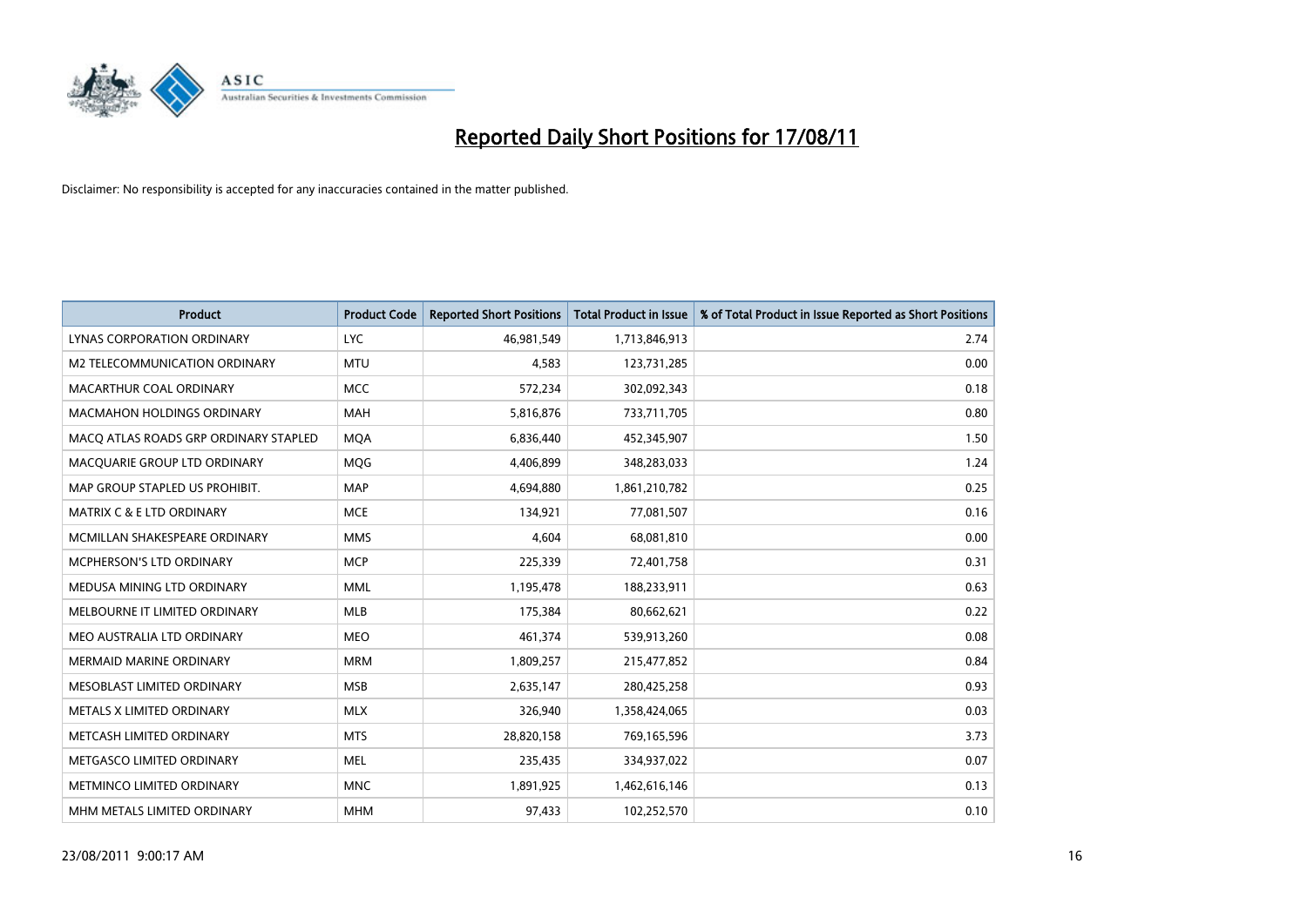

| <b>Product</b>                     | <b>Product Code</b> | <b>Reported Short Positions</b> | <b>Total Product in Issue</b> | % of Total Product in Issue Reported as Short Positions |
|------------------------------------|---------------------|---------------------------------|-------------------------------|---------------------------------------------------------|
| MICLYN EXP OFFSHR ORDINARY         | <b>MIO</b>          | 299,684                         | 274,618,684                   | 0.10                                                    |
| MINARA RESOURCES ORDINARY          | <b>MRE</b>          | 18,139,989                      | 1,169,424,487                 | 1.56                                                    |
| MINCOR RESOURCES NL ORDINARY       | <b>MCR</b>          | 1,911,145                       | 200,608,804                   | 0.94                                                    |
| MINEMAKERS LIMITED ORDINARY        | <b>MAK</b>          | 44,227                          | 227,003,950                   | 0.02                                                    |
| MINERAL DEPOSITS ORDINARY          | <b>MDL</b>          | 243,071                         | 83,538,786                    | 0.28                                                    |
| MINERAL RESOURCES, ORDINARY        | <b>MIN</b>          | 744,106                         | 183,773,017                   | 0.40                                                    |
| MIRABELA NICKEL LTD ORDINARY       | <b>MBN</b>          | 11,102,799                      | 491,781,237                   | 2.25                                                    |
| MIRVAC GROUP STAPLED SECURITIES    | <b>MGR</b>          | 35,674,782                      | 3,416,924,188                 | 1.03                                                    |
| MOLOPO ENERGY LTD ORDINARY         | <b>MPO</b>          | 1,528,232                       | 245,579,810                   | 0.62                                                    |
| <b>MONADELPHOUS GROUP ORDINARY</b> | <b>MND</b>          | 736,319                         | 87,576,827                    | 0.83                                                    |
| MONGOLIAN RES CORP ORDINARY        | <b>MUB</b>          | 40,000                          | 68,757,357                    | 0.06                                                    |
| MORTGAGE CHOICE LTD ORDINARY       | <b>MOC</b>          | 380                             | 119,948,255                   | 0.00                                                    |
| MOUNT GIBSON IRON ORDINARY         | <b>MGX</b>          | 10,519,613                      | 1,082,570,693                 | 0.96                                                    |
| MULTIPLEX SITES SITES              | <b>MXUPA</b>        | 23                              | 4,500,000                     | 0.00                                                    |
| MURCHISON METALS LTD ORDINARY      | <b>MMX</b>          | 13,216,211                      | 437,354,555                   | 3.01                                                    |
| MYER HOLDINGS LTD ORDINARY         | <b>MYR</b>          | 42,811,309                      | 583,147,884                   | 7.33                                                    |
| MYSTATE LIMITED ORDINARY           | <b>MYS</b>          | 1,400                           | 67,439,158                    | 0.00                                                    |
| NATIONAL AUST, BANK ORDINARY       | <b>NAB</b>          | 17,418,448                      | 2,201,147,145                 | 0.78                                                    |
| NATURAL FUEL LIMITED ORDINARY      | <b>NFL</b>          |                                 | 1,121,912                     | 0.00                                                    |
| NAVIGATOR RESOURCES ORDINARY       | <b>NAV</b>          | 48,080                          | 465,796,753                   | 0.01                                                    |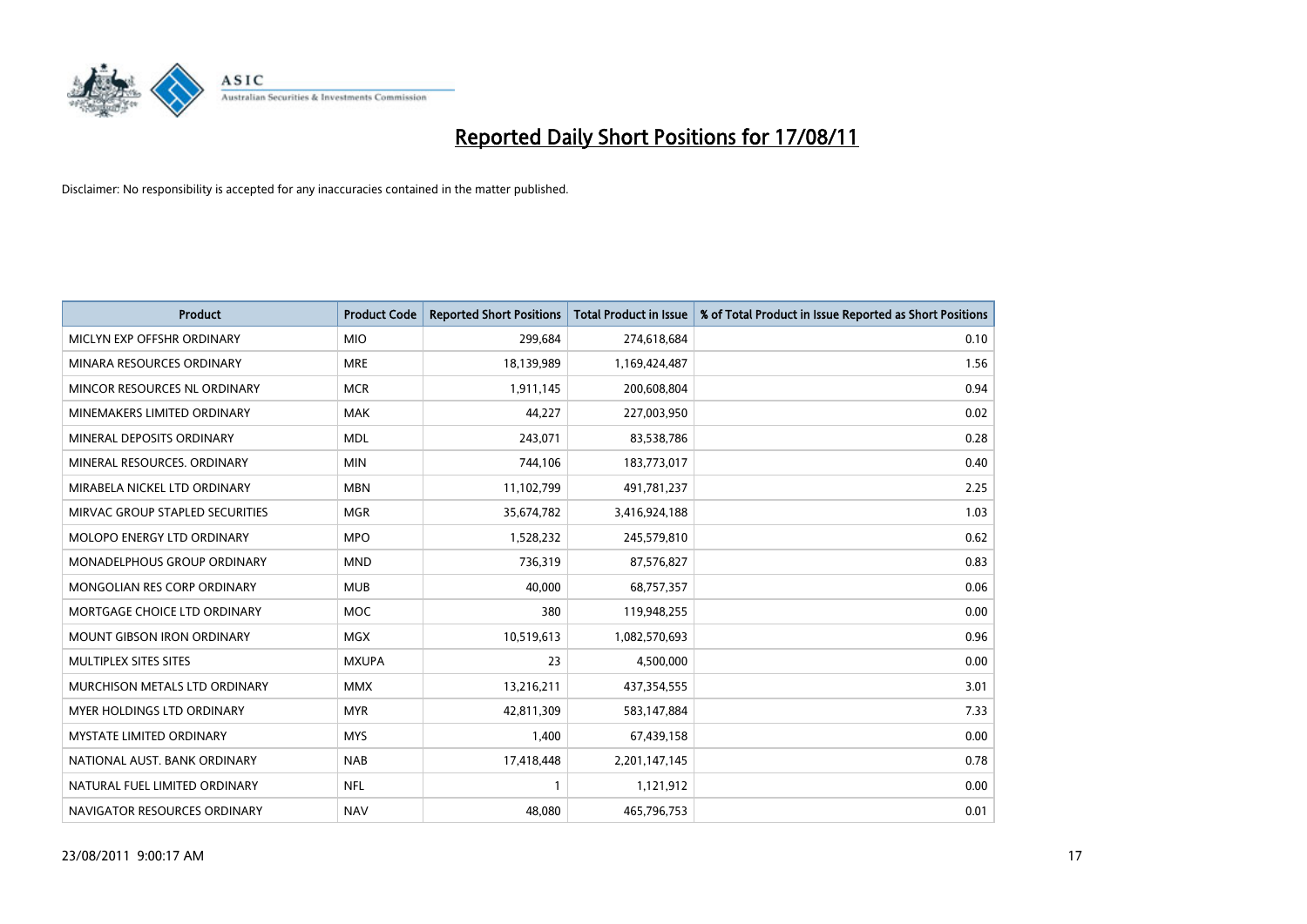

| <b>Product</b>                | <b>Product Code</b> | <b>Reported Short Positions</b> | Total Product in Issue | % of Total Product in Issue Reported as Short Positions |
|-------------------------------|---------------------|---------------------------------|------------------------|---------------------------------------------------------|
| NAVITAS LIMITED ORDINARY      | <b>NVT</b>          | 3,065,900                       | 375,230,115            | 0.78                                                    |
| NEPTUNE MARINE ORDINARY       | <b>NMS</b>          | 182,253                         | 1,748,545,632          | 0.01                                                    |
| NEW HOPE CORPORATION ORDINARY | <b>NHC</b>          | 360,867                         | 830,230,549            | 0.03                                                    |
| NEWCREST MINING ORDINARY      | <b>NCM</b>          | 3,323,387                       | 765,000,000            | 0.41                                                    |
| NEWS CORP A NON-VOTING CDI    | <b>NWSLV</b>        | 3,966,965                       | 1,829,971,892          | 0.22                                                    |
| NEWS CORP B VOTING CDI        | <b>NWS</b>          | 5,066,131                       | 798,520,953            | 0.62                                                    |
| NEXBIS LIMITED ORDINARY       | <b>NBS</b>          | 63,733                          | 798,356,704            | 0.01                                                    |
| NEXTDC LIMITED ORDINARY       | <b>NXT</b>          | 34,285                          | 112,104,986            | 0.03                                                    |
| NEXUS ENERGY LIMITED ORDINARY | <b>NXS</b>          | 14,228,059                      | 1,326,697,820          | 1.06                                                    |
| NIB HOLDINGS LIMITED ORDINARY | <b>NHF</b>          | 183,427                         | 466,733,110            | 0.04                                                    |
| NICK SCALI LIMITED ORDINARY   | <b>NCK</b>          | 35,846                          | 81,000,000             | 0.04                                                    |
| NIDO PETROLEUM ORDINARY       | <b>NDO</b>          | 1,705,694                       | 1,389,163,151          | 0.12                                                    |
| NKWE PLATINUM 10C US COMMON   | <b>NKP</b>          | 101,640                         | 559,651,184            | 0.02                                                    |
| NOBLE MINERAL RES ORDINARY    | <b>NMG</b>          | 536,148                         | 460,296,067            | 0.13                                                    |
| NORTHERN CREST ORDINARY       | <b>NOC</b>          | 24,345                          | 133,484,723            | 0.02                                                    |
| NORTHERN IRON LTD ORDINARY    | <b>NFE</b>          | 762,902                         | 336,084,863            | 0.23                                                    |
| NRW HOLDINGS LIMITED ORDINARY | <b>NWH</b>          | 535,191                         | 278,888,011            | 0.18                                                    |
| NUCOAL RESOURCES NL ORDINARY  | <b>NCR</b>          | 111,862                         | 437,193,340            | 0.03                                                    |
| NUFARM LIMITED ORDINARY       | <b>NUF</b>          | 4,544,540                       | 261,833,005            | 1.76                                                    |
| NYOTA MINERALS LTD ORDINARY   | <b>NYO</b>          | 540,000                         | 478,073,263            | 0.11                                                    |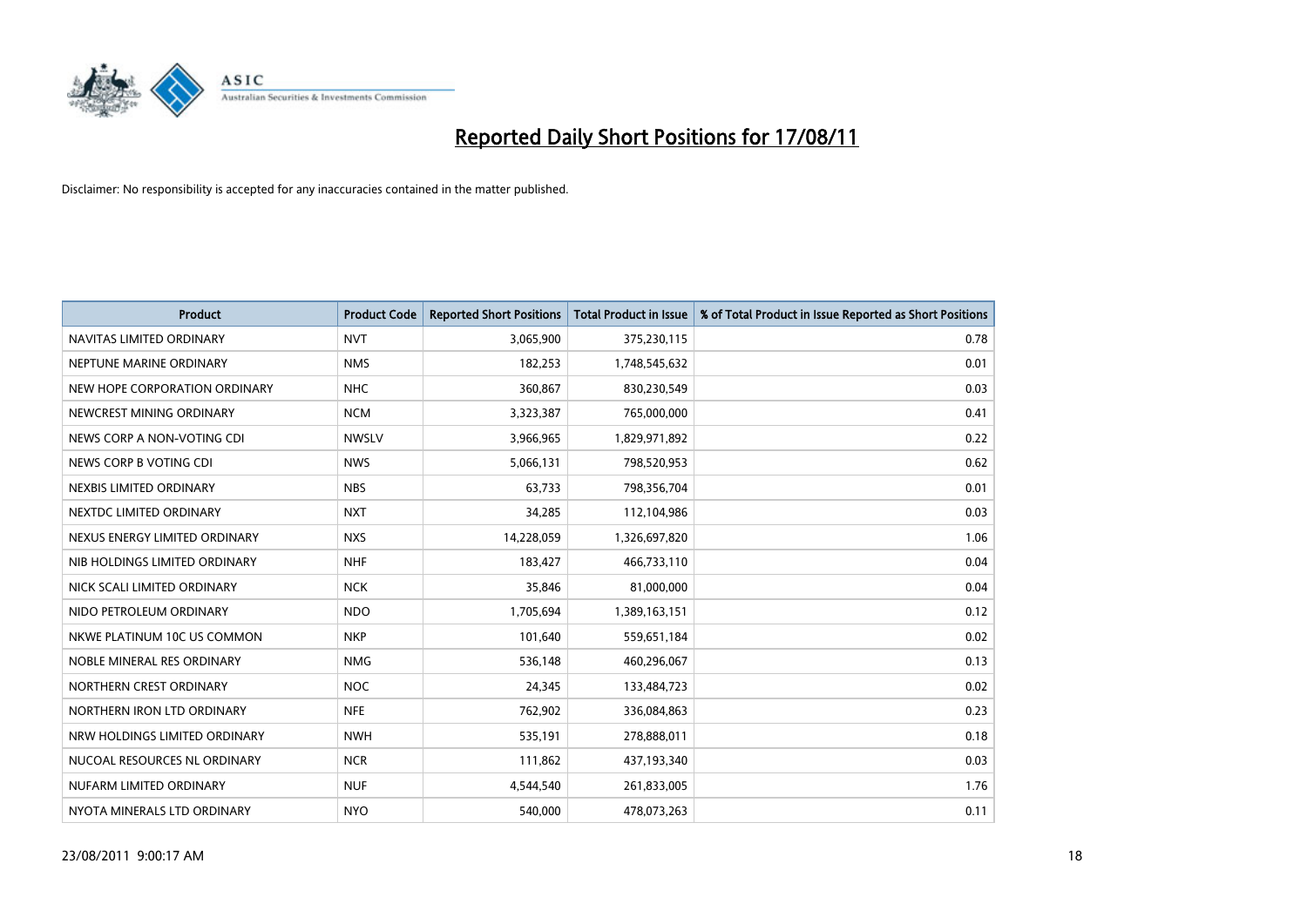

| <b>Product</b>                        | <b>Product Code</b> | <b>Reported Short Positions</b> | <b>Total Product in Issue</b> | % of Total Product in Issue Reported as Short Positions |
|---------------------------------------|---------------------|---------------------------------|-------------------------------|---------------------------------------------------------|
| <b>OAKTON LIMITED ORDINARY</b>        | <b>OKN</b>          | 619,427                         | 93,800,235                    | 0.67                                                    |
| OCEANAGOLD CORP. CHESS DEPOSITARY INT | <b>OGC</b>          | 167,803                         | 262,600,385                   | 0.06                                                    |
| OCEANIA CAPITAL LTD ORDINARY          | <b>OCP</b>          | 2,500                           | 91,921,295                    | 0.00                                                    |
| OIL SEARCH LTD ORDINARY               | <b>OSH</b>          | 10,837,053                      | 1,320,648,378                 | 0.82                                                    |
| OM HOLDINGS LIMITED ORDINARY          | <b>OMH</b>          | 9,652,514                       | 504,105,150                   | 1.91                                                    |
| <b>ONESTEEL LIMITED ORDINARY</b>      | OST                 | 19,540,385                      | 1,338,106,652                 | 1.46                                                    |
| ORICA LIMITED ORDINARY                | ORI                 | 2,702,377                       | 363,966,570                   | 0.74                                                    |
| ORIGIN ENERGY ORDINARY                | <b>ORG</b>          | 3,135,965                       | 1,064,641,259                 | 0.27                                                    |
| OROCOBRE LIMITED ORDINARY             | <b>ORE</b>          | 104,812                         | 103,188,894                   | 0.10                                                    |
| OROTONGROUP LIMITED ORDINARY          | ORL                 | 115,934                         | 40,880,902                    | 0.28                                                    |
| OTTO ENERGY LIMITED ORDINARY          | <b>OEL</b>          | 109,204                         | 1,138,290,071                 | 0.01                                                    |
| OZ MINERALS ORDINARY                  | OZL                 | 6,219,163                       | 323,877,514                   | 1.92                                                    |
| PACIFIC BRANDS ORDINARY               | <b>PBG</b>          | 14,046,657                      | 931,386,248                   | 1.52                                                    |
| PALADIN ENERGY LTD ORDINARY           | <b>PDN</b>          | 17,694,977                      | 777,698,217                   | 2.29                                                    |
| PANAUST LIMITED ORDINARY              | <b>PNA</b>          | 10,755,902                      | 593,867,443                   | 1.81                                                    |
| PANORAMIC RESOURCES ORDINARY          | PAN                 | 1,986,639                       | 207,050,710                   | 0.95                                                    |
| PAPERLINX LIMITED ORDINARY            | <b>PPX</b>          | 4,504,051                       | 603,580,761                   | 0.77                                                    |
| PAPILLON RES LTD ORDINARY             | PIR                 | 256,974                         | 204,256,658                   | 0.13                                                    |
| PATTIES FOODS LTD ORDINARY            | PFL                 |                                 | 138,989,223                   | 0.00                                                    |
| PEAK RESOURCES ORDINARY               | <b>PEK</b>          | 102,336                         | 155,979,643                   | 0.07                                                    |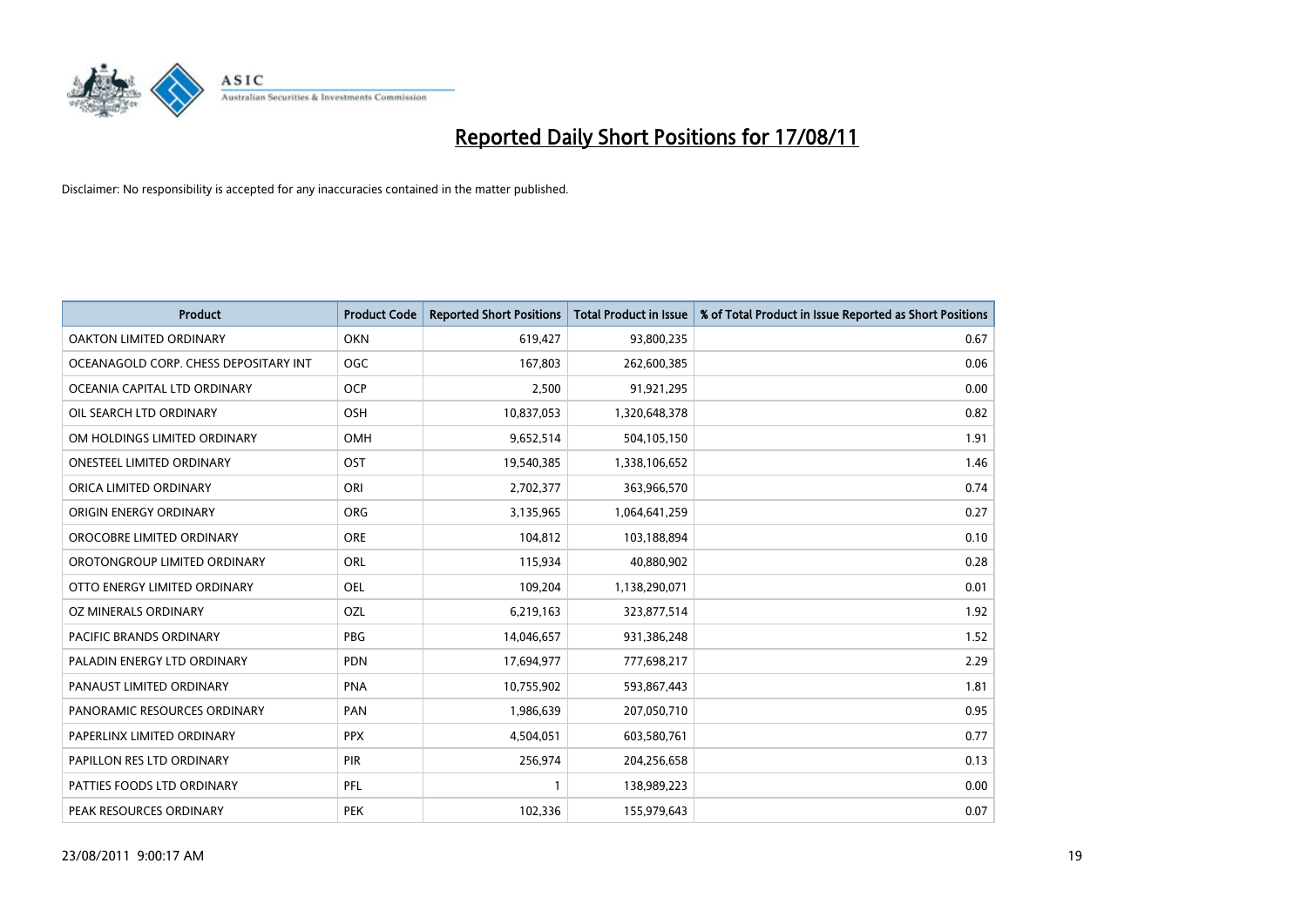

| <b>Product</b>                | <b>Product Code</b> | <b>Reported Short Positions</b> | <b>Total Product in Issue</b> | % of Total Product in Issue Reported as Short Positions |
|-------------------------------|---------------------|---------------------------------|-------------------------------|---------------------------------------------------------|
| PEET LIMITED ORDINARY         | <b>PPC</b>          | 92,841                          | 318,038,544                   | 0.02                                                    |
| PENINSULA ENERGY LTD ORDINARY | <b>PEN</b>          | 2,883,879                       | 2,124,099,941                 | 0.14                                                    |
| PERILYA LIMITED ORDINARY      | PEM                 | 318,640                         | 526,075,563                   | 0.06                                                    |
| PERPETUAL LIMITED ORDINARY    | PPT                 | 2,868,193                       | 44,671,129                    | 6.39                                                    |
| PERSEUS MINING LTD ORDINARY   | PRU                 | 3,465,278                       | 425,667,088                   | 0.81                                                    |
| PETSEC ENERGY ORDINARY        | <b>PSA</b>          | 223,332                         | 231,283,622                   | 0.10                                                    |
| PHARMAXIS LTD ORDINARY        | <b>PXS</b>          | 1,944,140                       | 228,390,309                   | 0.84                                                    |
| PHOTON GROUP LTD ORDINARY     | PGA                 | 250,510                         | 1,540,886,866                 | 0.02                                                    |
| PLATINUM ASSET ORDINARY       | <b>PTM</b>          | 7,655,241                       | 561,347,878                   | 1.39                                                    |
| PLATINUM AUSTRALIA ORDINARY   | <b>PLA</b>          | 5,044,901                       | 392,430,039                   | 1.28                                                    |
| PLATINUM CAPITAL LTD ORDINARY | <b>PMC</b>          |                                 | 164,959,410                   | 0.00                                                    |
| PMP LIMITED ORDINARY          | <b>PMP</b>          | 58,919                          | 329,879,212                   | 0.01                                                    |
| PORT BOUVARD LIMITED ORDINARY | PBD                 | 6,754                           | 593,868,295                   | 0.00                                                    |
| PRANA BIOTECHNOLOGY ORDINARY  | PBT                 | 300,040                         | 275,286,783                   | 0.11                                                    |
| PREMIER INVESTMENTS ORDINARY  | <b>PMV</b>          | 249,299                         | 155,062,831                   | 0.16                                                    |
| PRIMARY HEALTH CARE ORDINARY  | <b>PRY</b>          | 9,647,219                       | 497,469,803                   | 1.93                                                    |
| PRIME MEDIA GRP LTD ORDINARY  | PRT                 | 35,393                          | 366,330,303                   | 0.01                                                    |
| PRIMEAG AUSTRALIA ORDINARY    | PAG                 | 630,904                         | 223,375,665                   | 0.28                                                    |
| PROGEN PHARMACEUTIC ORDINARY  | PGL                 | 151,596                         | 24,709,097                    | 0.61                                                    |
| PROGRAMMED ORDINARY           | <b>PRG</b>          | 730,401                         | 118,169,908                   | 0.61                                                    |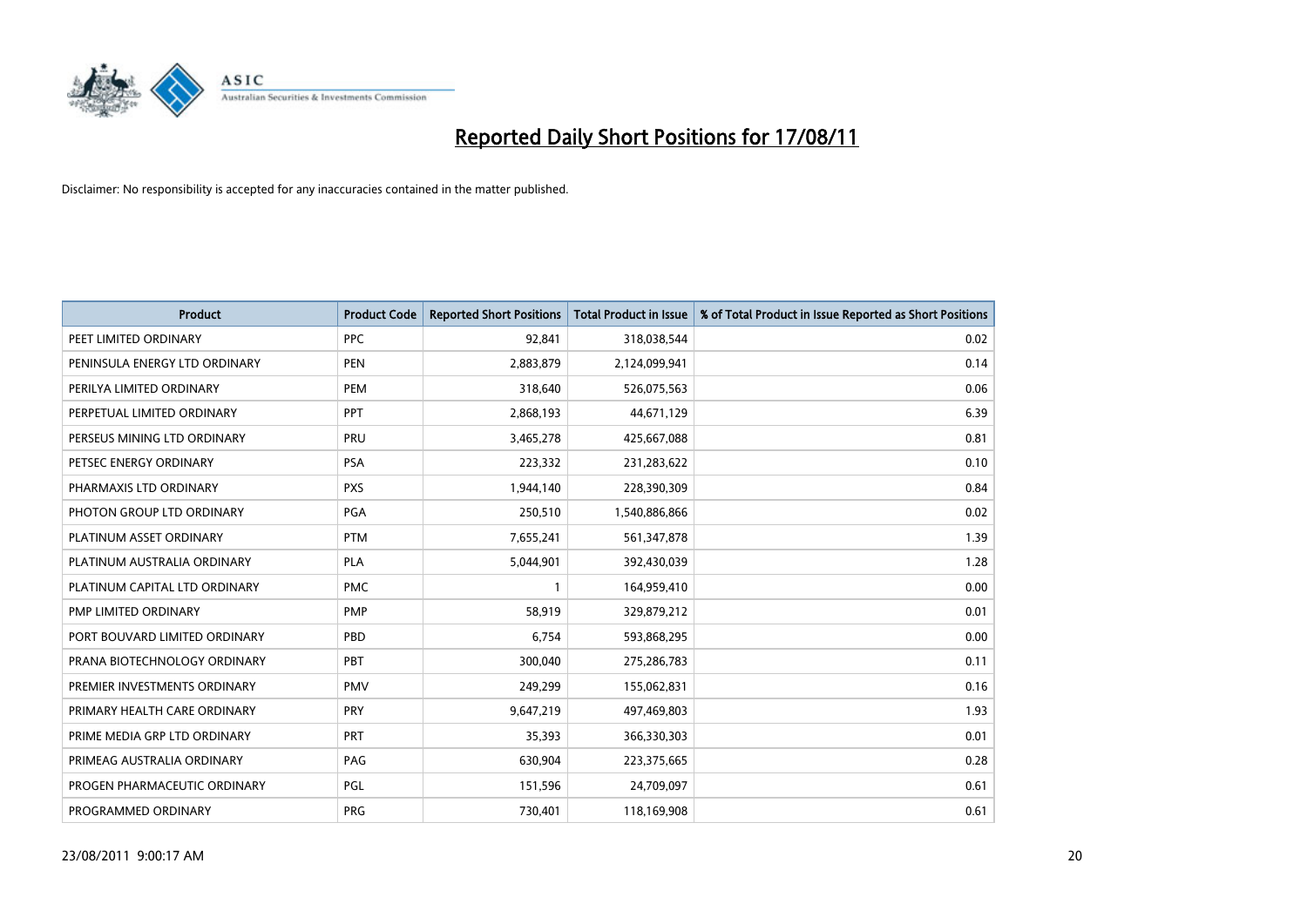

| <b>Product</b>                     | <b>Product Code</b> | <b>Reported Short Positions</b> | Total Product in Issue | % of Total Product in Issue Reported as Short Positions |
|------------------------------------|---------------------|---------------------------------|------------------------|---------------------------------------------------------|
| <b>PSIVIDA CORP CDI 1:1</b>        | <b>PVA</b>          | 6.878                           | 8,767,048              | 0.08                                                    |
| <b>QANTAS AIRWAYS ORDINARY</b>     | QAN                 | 33,821,718                      | 2,265,123,620          | 1.49                                                    |
| OBE INSURANCE GROUP ORDINARY       | <b>OBE</b>          | 15,641,299                      | 1,092,654,587          | 1.42                                                    |
| OR NATIONAL LIMITED ORDINARY       | <b>ORN</b>          | 26,425,164                      | 2,440,000,000          | 1.07                                                    |
| QUBE LOGISTICS HLDG ORDINARY UNITS | <b>QUB</b>          | 12,648                          | 610,839,329            | 0.00                                                    |
| RAMELIUS RESOURCES ORDINARY        | <b>RMS</b>          | 148,456                         | 291,767,215            | 0.04                                                    |
| RAMSAY HEALTH CARE ORDINARY        | <b>RHC</b>          | 1,305,435                       | 202,081,252            | 0.66                                                    |
| <b>RCR TOMLINSON ORDINARY</b>      | <b>RCR</b>          | 68.067                          | 132,010,172            | 0.05                                                    |
| <b>REA GROUP ORDINARY</b>          | <b>REA</b>          | 76,555                          | 130,401,680            | 0.06                                                    |
| <b>RED FORK ENERGY ORDINARY</b>    | <b>RFE</b>          | 27,577                          | 269,769,853            | 0.01                                                    |
| REDBANK ENERGY LTD ORDINARY        | AEI                 | 19                              | 786,287                | 0.00                                                    |
| REDFLEX HOLDINGS ORDINARY          | <b>RDF</b>          | 10                              | 110,345,599            | 0.00                                                    |
| REED RESOURCES LTD ORDINARY        | <b>RDR</b>          | 430,410                         | 264,742,501            | 0.16                                                    |
| <b>REGIS RESOURCES ORDINARY</b>    | <b>RRL</b>          | 1,984,386                       | 432,523,680            | 0.44                                                    |
| RESMED INC CDI 10:1                | <b>RMD</b>          | 10,643,265                      | 1,545,678,330          | 0.67                                                    |
| <b>RESOLUTE MINING ORDINARY</b>    | <b>RSG</b>          | 5,734,066                       | 467,758,990            | 1.23                                                    |
| RESOURCE GENERATION ORDINARY       | <b>RES</b>          | 334,311                         | 262,895,652            | 0.13                                                    |
| REVERSE CORP LIMITED ORDINARY      | <b>REF</b>          | 25,141                          | 92,382,175             | 0.03                                                    |
| REX MINERALS LIMITED ORDINARY      | <b>RXM</b>          | 1,109,061                       | 153,635,519            | 0.71                                                    |
| <b>RHG LIMITED ORDINARY</b>        | <b>RHG</b>          | 517,970                         | 318,092,978            | 0.16                                                    |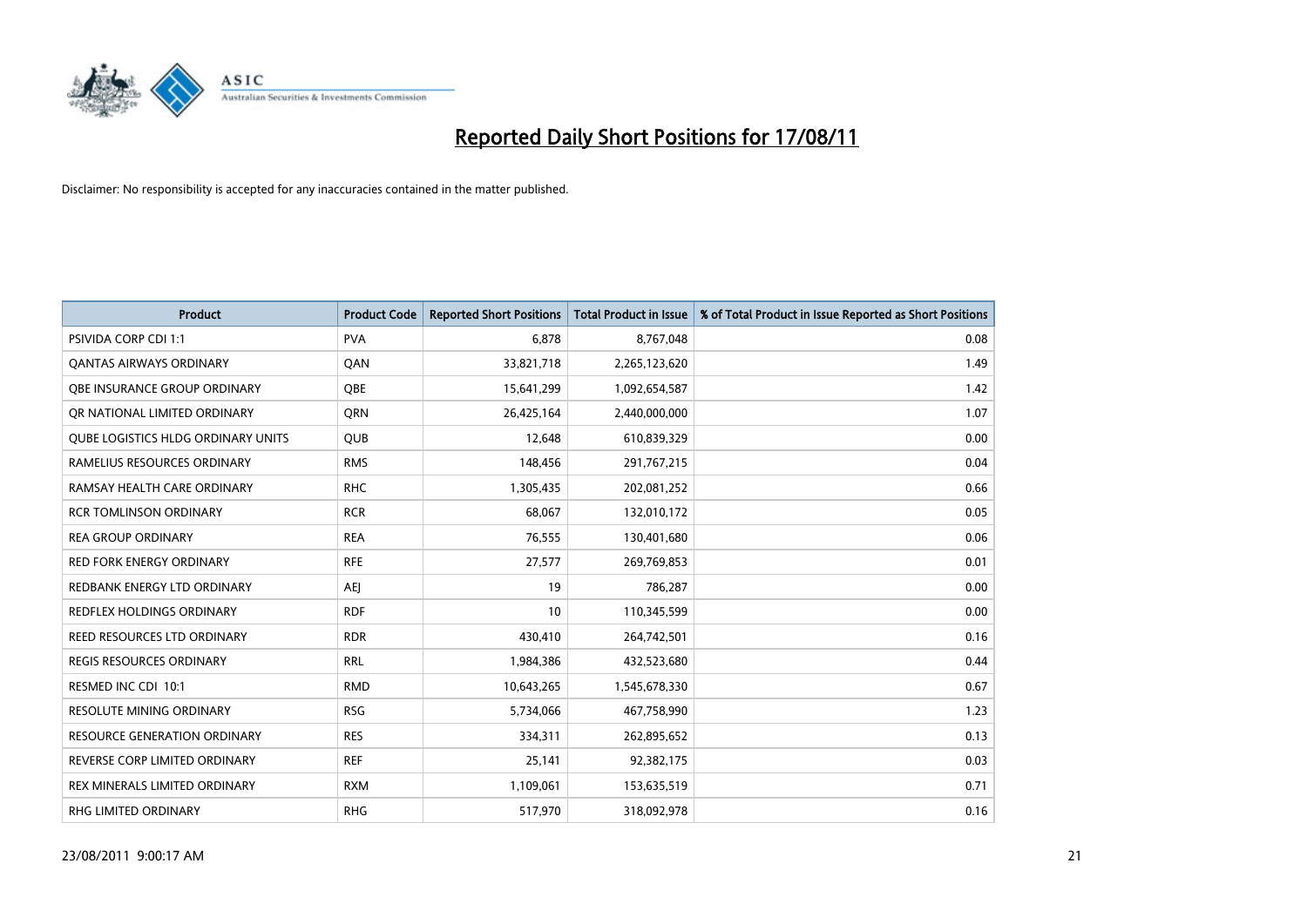

| <b>Product</b>                | <b>Product Code</b> | <b>Reported Short Positions</b> | <b>Total Product in Issue</b> | % of Total Product in Issue Reported as Short Positions |
|-------------------------------|---------------------|---------------------------------|-------------------------------|---------------------------------------------------------|
| <b>RIALTO ENERGY ORDINARY</b> | <b>RIA</b>          | 296,775                         | 375,006,264                   | 0.08                                                    |
| RIDLEY CORPORATION ORDINARY   | <b>RIC</b>          | 809,655                         | 307,817,071                   | 0.26                                                    |
| RIO TINTO LIMITED ORDINARY    | <b>RIO</b>          | 18,810,114                      | 435,758,720                   | 4.31                                                    |
| RIVERCITY MOTORWAY STAPLED    | <b>RCY</b>          | 132,000                         | 957,010,115                   | 0.01                                                    |
| ROBUST RESOURCES ORDINARY     | <b>ROL</b>          | 1,141,157                       | 84,944,097                    | 1.35                                                    |
| ROC OIL COMPANY ORDINARY      | <b>ROC</b>          | 1,187,971                       | 713,254,560                   | 0.17                                                    |
| ROYAL WOLF HOLDINGS ORDINARY  | <b>RWH</b>          | 25.000                          | 100,387,052                   | 0.02                                                    |
| SAI GLOBAL LIMITED ORDINARY   | SAI                 | 612,410                         | 199,570,046                   | 0.31                                                    |
| SALMAT LIMITED ORDINARY       | <b>SLM</b>          | 657,681                         | 159,784,049                   | 0.41                                                    |
| SANDFIRE RESOURCES ORDINARY   | <b>SFR</b>          | 1,853,189                       | 149,744,969                   | 1.23                                                    |
| <b>SANTOS LTD ORDINARY</b>    | <b>STO</b>          | 9,613,000                       | 877,955,815                   | 1.05                                                    |
| SARACEN MINERAL ORDINARY      | SAR                 | 965.146                         | 492,251,415                   | 0.19                                                    |
| SEDGMAN LIMITED ORDINARY      | <b>SDM</b>          | 489,666                         | 209,752,689                   | 0.23                                                    |
| SEEK LIMITED ORDINARY         | <b>SEK</b>          | 13,884,540                      | 337,065,707                   | 4.12                                                    |
| SELECT HARVESTS ORDINARY      | SHV                 | 442,784                         | 56,226,960                    | 0.79                                                    |
| SENETAS CORPORATION ORDINARY  | <b>SEN</b>          | 756,999                         | 463,105,195                   | 0.16                                                    |
| SERVCORP LIMITED ORDINARY     | SRV                 | 81,406                          | 98,440,807                    | 0.08                                                    |
| SERVICE STREAM ORDINARY       | <b>SSM</b>          | 916,078                         | 283,418,867                   | 0.32                                                    |
| SEVEN GROUP HOLDINGS ORDINARY | <b>SVW</b>          | 742,305                         | 306,410,281                   | 0.22                                                    |
| SEVEN WEST MEDIA LTD ORDINARY | <b>SWM</b>          | 3,746,099                       | 610,327,899                   | 0.61                                                    |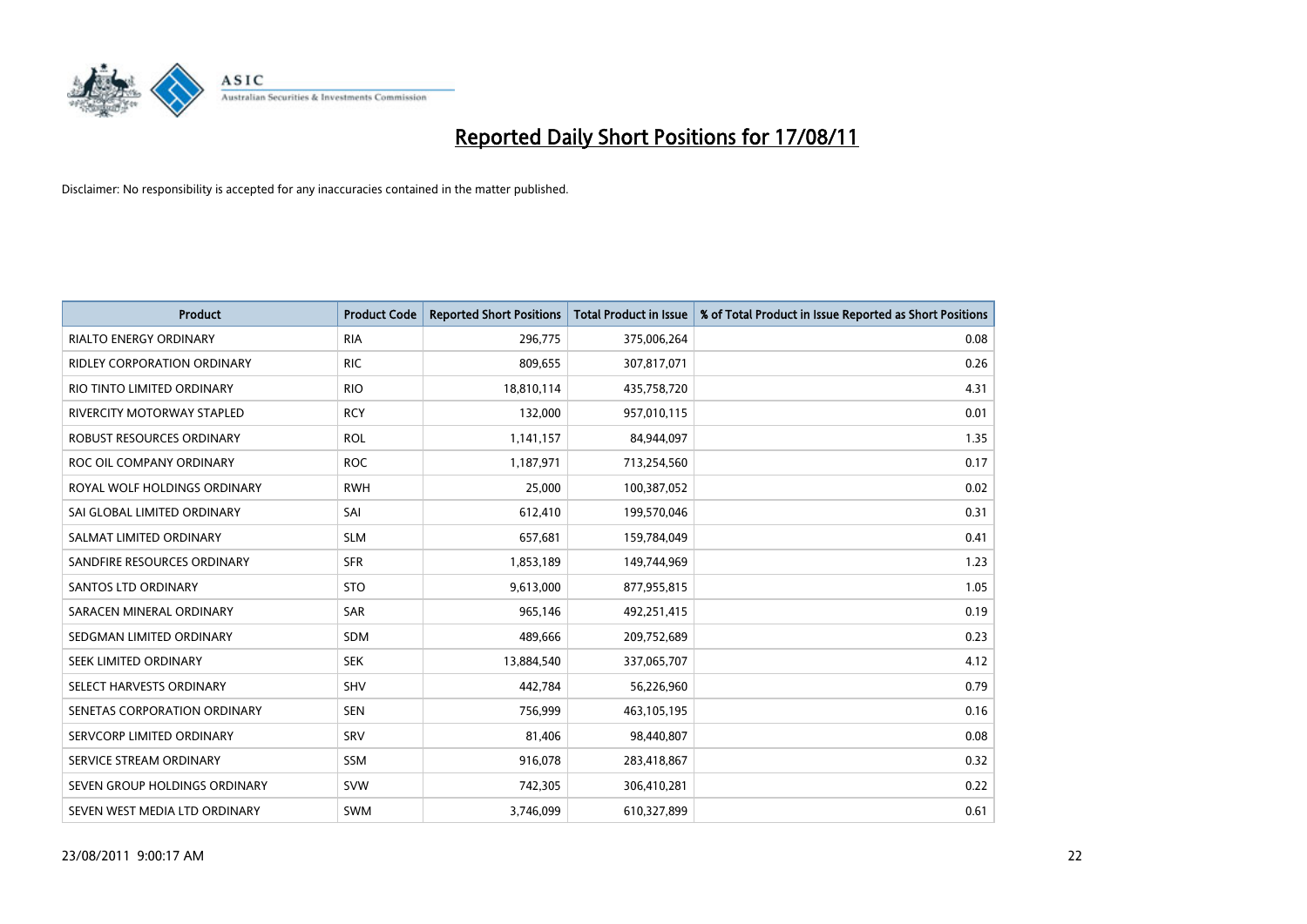

| <b>Product</b>                           | <b>Product Code</b> | <b>Reported Short Positions</b> | <b>Total Product in Issue</b> | % of Total Product in Issue Reported as Short Positions |
|------------------------------------------|---------------------|---------------------------------|-------------------------------|---------------------------------------------------------|
| SIGMA PHARMACEUTICAL ORDINARY            | SIP                 | 15,542,677                      | 1,178,626,572                 | 1.31                                                    |
| SILEX SYSTEMS ORDINARY                   | <b>SLX</b>          | 318,533                         | 170,133,997                   | 0.19                                                    |
| SILVER LAKE RESOURCE ORDINARY            | <b>SLR</b>          | 316,829                         | 178,882,838                   | 0.16                                                    |
| SIMS METAL MGMT LTD ORDINARY             | <b>SGM</b>          | 3,009,767                       | 205,408,830                   | 1.49                                                    |
| SINGAPORE TELECOMM. CHESS DEPOSITARY INT | SGT                 | 5,338,390                       | 185,441,814                   | 2.88                                                    |
| SIRIUS RESOURCES NL ORDINARY             | <b>SIR</b>          | 82,500                          | 137,134,586                   | 0.06                                                    |
| SKILLED GROUP LTD ORDINARY               | <b>SKE</b>          | 34,094                          | 233, 243, 776                 | 0.01                                                    |
| SKY NETWORK ORDINARY                     | <b>SKT</b>          | 9,000                           | 389,139,785                   | 0.00                                                    |
| SMS MANAGEMENT, ORDINARY                 | <b>SMX</b>          | 205,967                         | 68,290,180                    | 0.30                                                    |
| SONIC HEALTHCARE ORDINARY                | <b>SHL</b>          | 6,215,013                       | 388,429,875                   | 1.58                                                    |
| SOUL PATTINSON (W.H) ORDINARY            | SOL                 | 25,362                          | 238,640,580                   | 0.01                                                    |
| SOUTH BOULDER MINES ORDINARY             | <b>STB</b>          | 6,589                           | 87,115,688                    | 0.01                                                    |
| SP AUSNET STAPLED SECURITIES             | <b>SPN</b>          | 2,553,629                       | 2,850,932,204                 | 0.08                                                    |
| SPARK INFRASTRUCTURE STAPLED NOTE & UNIT | SKI                 | 15,419,155                      | 1,326,734,264                 | 1.15                                                    |
| SPDR 200 FUND ETF UNITS                  | STW                 | 1,323,008                       | 52,178,556                    | 2.54                                                    |
| SPECIALTY FASHION ORDINARY               | <b>SFH</b>          | 643,479                         | 191,786,121                   | 0.34                                                    |
| SPOTLESS GROUP LTD ORDINARY              | <b>SPT</b>          | 1,359,140                       | 262,766,725                   | 0.51                                                    |
| ST BARBARA LIMITED ORDINARY              | <b>SBM</b>          | 6,573,238                       | 325,615,389                   | 2.00                                                    |
| STAGING CONNECTIONS ORDINARY             | <b>STG</b>          | 2,917,189                       | 78,317,726                    | 3.72                                                    |
| STANMORE COAL LTD ORDINARY               | <b>SMR</b>          | 77,840                          | 89,791,402                    | 0.09                                                    |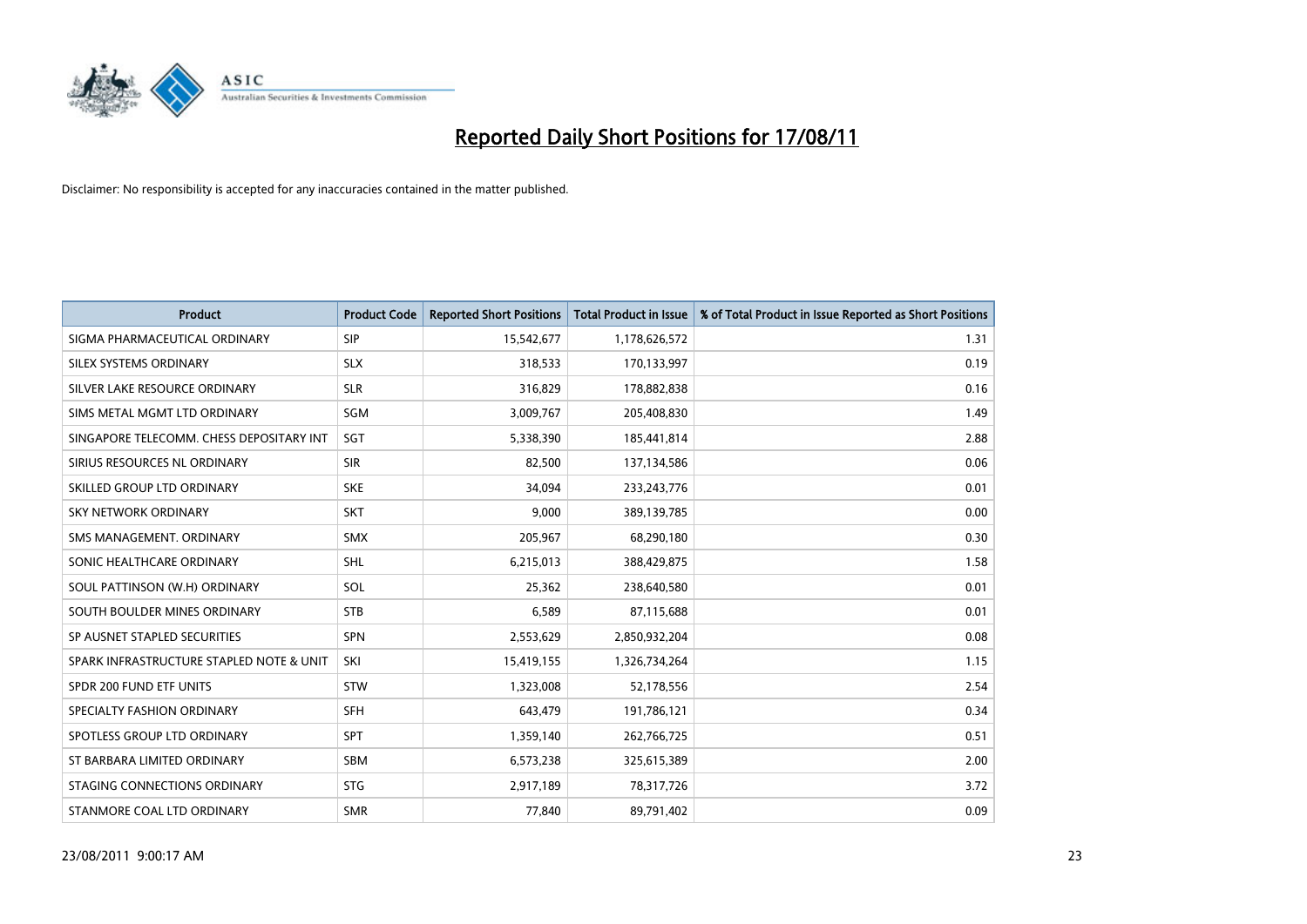

| <b>Product</b>                       | <b>Product Code</b> | <b>Reported Short Positions</b> | <b>Total Product in Issue</b> | % of Total Product in Issue Reported as Short Positions |
|--------------------------------------|---------------------|---------------------------------|-------------------------------|---------------------------------------------------------|
| STARPHARMA HOLDINGS ORDINARY         | SPL                 | 842,885                         | 247,936,578                   | 0.34                                                    |
| STH AMERICAN COR LTD ORDINARY        | SAY                 | 9,200                           | 245,846,493                   | 0.00                                                    |
| STH CRS ELECT ENGNR ORDINARY         | <b>SXE</b>          | 2,910                           | 160,736,826                   | 0.00                                                    |
| STHN CROSS MEDIA ORDINARY            | SXL                 | 2,488,328                       | 705,712,186                   | 0.35                                                    |
| STOCKLAND UNITS/ORD STAPLED          | <b>SGP</b>          | 11,220,720                      | 2,383,036,717                 | 0.46                                                    |
| STRAITS RES LTD. ORDINARY            | SRQ                 | 7,716,047                       | 324,796,141                   | 2.37                                                    |
| <b>STW COMMUNICATIONS ORDINARY</b>   | SGN                 | 253,034                         | 364,310,964                   | 0.07                                                    |
| SUNCORP GROUP LTD ORDINARY           | <b>SUN</b>          | 9,972,054                       | 1,286,600,980                 | 0.74                                                    |
| SUNDANCE RESOURCES ORDINARY          | <b>SDL</b>          | 23,435,160                      | 2,872,514,669                 | 0.79                                                    |
| SUNLAND GROUP LTD ORDINARY           | <b>SDG</b>          | 25,730                          | 224,881,794                   | 0.01                                                    |
| SUPER RET REP LTD ORDINARY           | <b>SUL</b>          | 187,937                         | 130,298,739                   | 0.14                                                    |
| <b>SWICK MINING ORDINARY</b>         | <b>SWK</b>          | 1,548                           | 236,724,970                   | 0.00                                                    |
| SYMEX HOLDINGS ORDINARY              | <b>SYM</b>          | 6,633                           | 189,166,670                   | 0.00                                                    |
| <b>TABCORP HOLDINGS LTD ORDINARY</b> | <b>TAH</b>          | 11,641,276                      | 688,019,737                   | 1.70                                                    |
| <b>TALENT2 INTERNATION ORDINARY</b>  | <b>TWO</b>          | 100,525                         | 144,845,915                   | 0.07                                                    |
| TAP OIL LIMITED ORDINARY             | <b>TAP</b>          | 607,402                         | 240,967,311                   | 0.25                                                    |
| TASSAL GROUP LIMITED ORDINARY        | <b>TGR</b>          | 83,311                          | 146,304,404                   | 0.05                                                    |
| TATTS GROUP LTD ORDINARY             | <b>TTS</b>          | 15,291,882                      | 1,318,683,208                 | 1.15                                                    |
| TELECOM CORPORATION ORDINARY         | <b>TEL</b>          | 25,197,203                      | 1,924,707,065                 | 1.30                                                    |
| <b>TELSTRA CORPORATION, ORDINARY</b> | <b>TLS</b>          | 68,629,989                      | 12,443,074,357                | 0.54                                                    |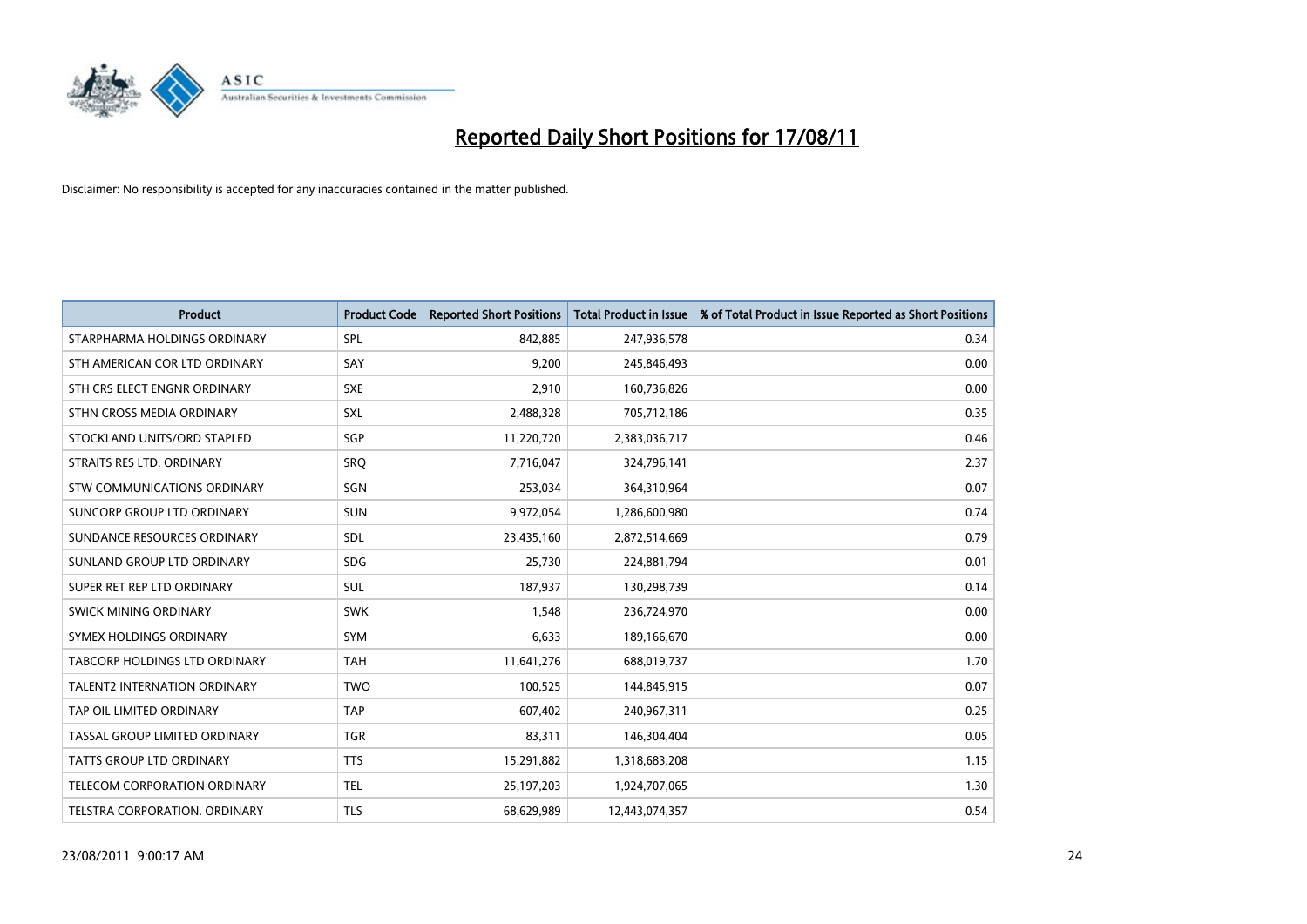

| <b>Product</b>                       | <b>Product Code</b> | <b>Reported Short Positions</b> | <b>Total Product in Issue</b> | % of Total Product in Issue Reported as Short Positions |
|--------------------------------------|---------------------|---------------------------------|-------------------------------|---------------------------------------------------------|
| TEN NETWORK HOLDINGS ORDINARY        | <b>TEN</b>          | 38,955,350                      | 1,045,236,720                 | 3.72                                                    |
| TERANGA GOLD CORP CDI 1:1            | <b>TGZ</b>          | 157,013                         | 153,488,354                   | 0.09                                                    |
| TEXON PETROLEUM LTD ORDINARY         | <b>TXN</b>          | 135,888                         | 242,539,848                   | 0.06                                                    |
| TFS CORPORATION LTD ORDINARY         | <b>TFC</b>          | 152,298                         | 276,453,042                   | 0.05                                                    |
| THE REJECT SHOP ORDINARY             | <b>TRS</b>          | 771,086                         | 26,071,170                    | 2.94                                                    |
| THOR MINING PLC CHESS DEPOSITARY 1:1 | <b>THR</b>          | 2,307                           | 222,489,120                   | 0.00                                                    |
| THORN GROUP LIMITED ORDINARY         | <b>TGA</b>          | 42,245                          | 146,091,970                   | 0.03                                                    |
| <b>TIGER RESOURCES ORDINARY</b>      | <b>TGS</b>          | 156,027                         | 671,110,549                   | 0.02                                                    |
| TIMBERCORP LIMITED ORDINARY          | <b>TIM</b>          | 90,074                          | 352,071,429                   | 0.02                                                    |
| <b>TISHMAN SPEYER UNITS</b>          | <b>TSO</b>          | 51,982                          | 338,440,904                   | 0.01                                                    |
| TNG LIMITED ORDINARY                 | <b>TNG</b>          | 4,321                           | 284,803,062                   | 0.00                                                    |
| TOLL HOLDINGS LTD ORDINARY           | <b>TOL</b>          | 24,435,539                      | 710,128,531                   | 3.40                                                    |
| TORO ENERGY LIMITED ORDINARY         | <b>TOE</b>          | 35,404                          | 965,436,676                   | 0.00                                                    |
| <b>TOWER LIMITED ORDINARY</b>        | <b>TWR</b>          | 689,519                         | 265,176,580                   | 0.26                                                    |
| <b>TOX FREE SOLUTIONS ORDINARY</b>   | <b>TOX</b>          | 14,785                          | 96,503,382                    | 0.01                                                    |
| TPG TELECOM LIMITED ORDINARY         | <b>TPM</b>          | 6,821,917                       | 783,481,644                   | 0.87                                                    |
| TRANSFIELD SERVICES ORDINARY         | <b>TSE</b>          | 5,837,455                       | 549,715,957                   | 1.06                                                    |
| TRANSPACIFIC INDUST, ORDINARY        | <b>TPI</b>          | 14,295,679                      | 960,638,735                   | 1.48                                                    |
| TRANSURBAN GROUP TRIPLE STAPLED SEC. | <b>TCL</b>          | 5,694,875                       | 1,450,831,425                 | 0.37                                                    |
| TREASURY WINE ESTATE ORDINARY        | <b>TWE</b>          | 19,819,645                      | 647,227,144                   | 3.06                                                    |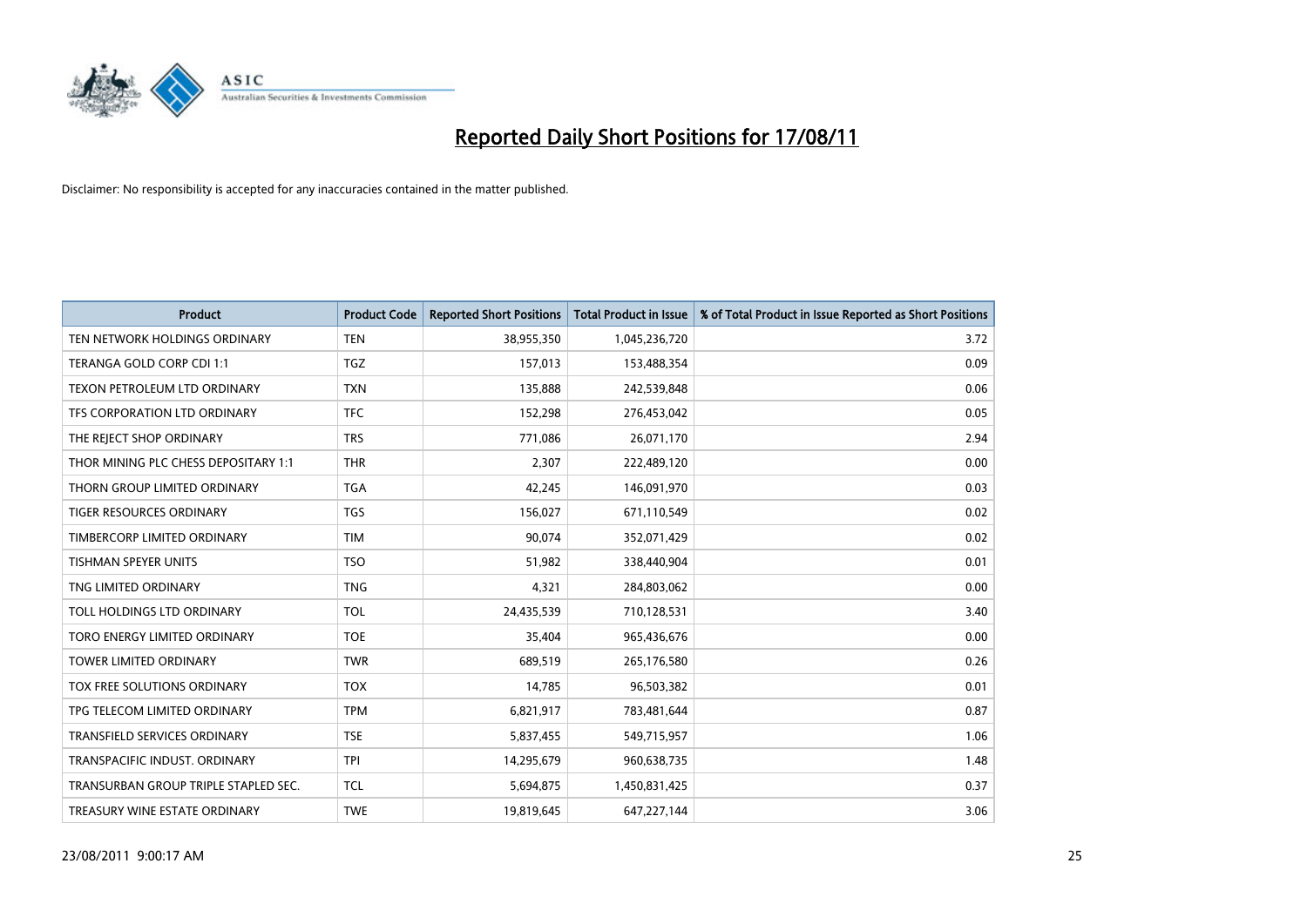

| <b>Product</b>                            | <b>Product Code</b> | <b>Reported Short Positions</b> | <b>Total Product in Issue</b> | % of Total Product in Issue Reported as Short Positions |
|-------------------------------------------|---------------------|---------------------------------|-------------------------------|---------------------------------------------------------|
| TRINITY GROUP STAPLED SECURITIES          | <b>TCQ</b>          | 3,419                           | 203,405,927                   | 0.00                                                    |
| TROY RESOURCES NL ORDINARY                | <b>TRY</b>          | 163,287                         | 87,996,823                    | 0.18                                                    |
| <b>UGL LIMITED ORDINARY</b>               | UGL                 | 5,518,747                       | 166,047,171                   | 3.34                                                    |
| UNILIFE CORPORATION CDI 6:1               | <b>UNS</b>          | 699,844                         | 267,082,637                   | 0.26                                                    |
| UXC LIMITED ORDINARY                      | <b>UXC</b>          | 213,989                         | 305,789,718                   | 0.07                                                    |
| VALAD PROPERTY GROUP STAPLED US PROHIBIT. | <b>VPG</b>          | 3,802,003                       | 115,821,048                   | 3.28                                                    |
| <b>VDM GROUP LIMITED ORDINARY</b>         | <b>VMG</b>          | 11,116                          | 193,127,749                   | 0.01                                                    |
| <b>VENTURE MINERALS ORDINARY</b>          | <b>VMS</b>          | 267,865                         | 221,093,592                   | 0.11                                                    |
| <b>VILLAGE ROADSHOW LTD ORDINARY</b>      | <b>VRL</b>          | 105,273                         | 151,458,556                   | 0.07                                                    |
| <b>VIRGIN BLUE HOLDINGS ORDINARY</b>      | <b>VBA</b>          | 28,329,482                      | 2,210,197,600                 | 1.29                                                    |
| VISION GROUP HLDGS ORDINARY               | <b>VGH</b>          | 78,000                          | 74,520,926                    | 0.10                                                    |
| <b>VITA GROUP LTD ORDINARY</b>            | <b>VTG</b>          | 75,190                          | 142,499,800                   | 0.05                                                    |
| VITERRA INC CDI 1:1                       | <b>VTA</b>          | 3,828                           | 68,629,939                    | 0.01                                                    |
| VNGD ALL-WORLD EX-US CDI 1:1              | <b>VEU</b>          | 758                             | 775,770                       | 0.10                                                    |
| <b>WAREHOUSE GROUP ORDINARY</b>           | <b>WHS</b>          | 13                              | 311,195,868                   | 0.00                                                    |
| <b>WATPAC LIMITED ORDINARY</b>            | <b>WTP</b>          | 25,409                          | 183,341,382                   | 0.01                                                    |
| <b>WDS LIMITED ORDINARY</b>               | <b>WDS</b>          | 701                             | 144,055,662                   | 0.00                                                    |
| WEBJET LIMITED ORDINARY                   | <b>WEB</b>          | 383,185                         | 74,670,399                    | 0.51                                                    |
| <b>WESFARMERS LIMITED ORDINARY</b>        | <b>WES</b>          | 19,439,705                      | 1,005,776,280                 | 1.90                                                    |
| WESFARMERS LIMITED PARTIALLY PROTECTED    | <b>WESN</b>         | 105,434                         | 151,295,882                   | 0.06                                                    |